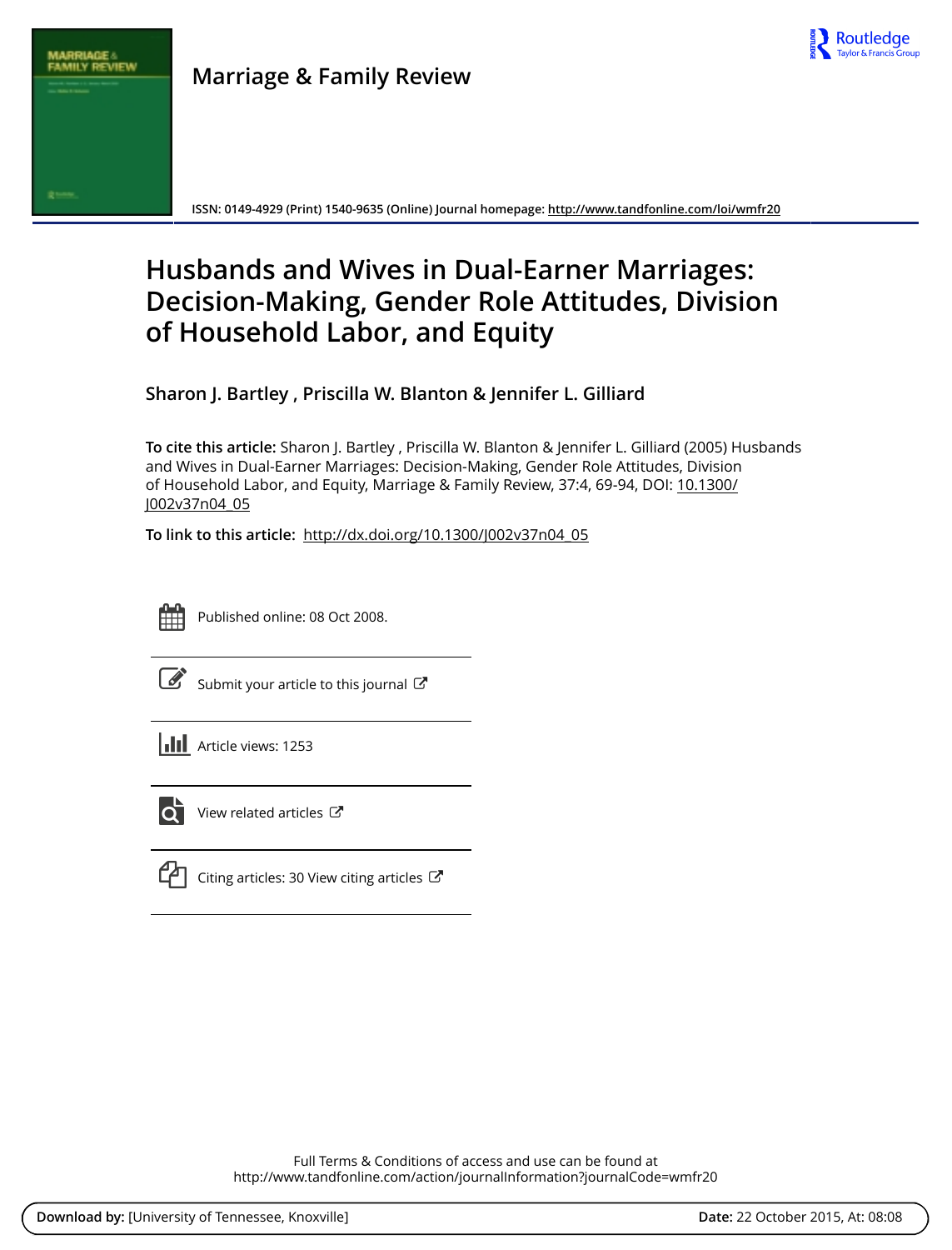## Husbands and Wives in Dual-Earner Marriages: Decision-Making, Gender Role Attitudes, Division of Household Labor, and Equity

Sharon J. Bartley Priscilla W. Blanton Jennifer L. Gilliard

**ABSTRACT.** The clearly defined work and family roles of the traditional American family model–husbands as breadwinners and wives as homemakers–have been replaced by a model where both husbands and wives are employed, creating the need to re-negotiate family roles. The current study examined: (1) differences in perceived decision-making, gender-role attitudes, division of household labor and perceived marital equity in dual-earner husbands and wives  $(n = 233)$ ; and  $(2)$  the impact of perceived decision-making, gender-role attitudes, and division of household labor on perceived marital equity. Findings indicated that decision-making, low-control household labor, and high-control household labor differed significantly between husbands and wives. Wives spent more time in household labor and were much more likely to be involved in low-control household tasks. Perceptions of marital equity were influ-

Marriage & Family Review, Vol. 37(4) 2005 Available online at http://www.haworthpress.com/web/MFR © 2005 by The Haworth Press, Inc. All rights reserved. doi:10.1300/J002v37n04\_05 *69*

Sharon J. Bartley is Assistant Professor of Human Resource Development, University of Tennessee, Knoxville, TN 37996 (E-mail: sbartley@utk.edu).

Priscilla W. Blanton is Professor, Child and Family Studies, University of Tennessee, Knoxville, TN 37996 (E-mail: pblanton@utk.edu).

Jennifer L. Gilliard is Associate Professor, Education, University of Montana-Western, 710 S. Atlantic, Dillon, MT 59725 (E-mail: jgilliard@umwestern.edu).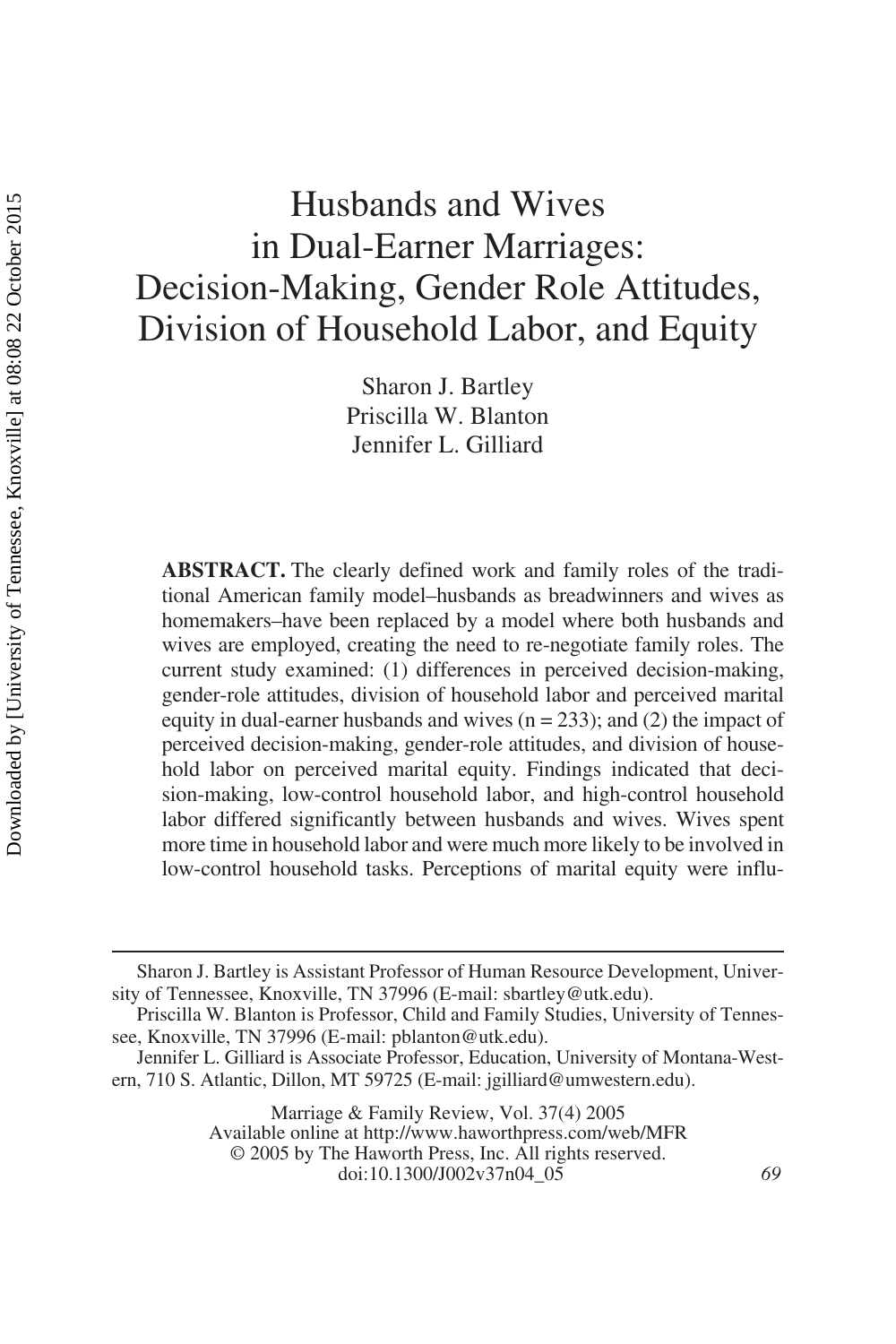enced by decision-making and time spent in low-control household tasks for both husbands and wives. *[Article copies available for a fee from The Haworth Document Delivery Service: 1-800-HAWORTH. E-mail address: <docdelivery@haworthpress.com> Website: <http://www.HaworthPress.com> © 2005 by The Haworth Press, Inc. All rights reserved.]*

**KEYWORDS.** Equity, decision-making, gender, household labor, dualearner couples

## *INTRODUCTION*

Marital dyads comprised of men and women who work outside the home constitute 54% of all married couples in the United States (U.S. Census, May, 2000). Although male labor force participation has dropped slightly with each decade since the 1960s (from a high of 89.2% of men employed outside the home in 1960 to 77.5% of men employed outside the home in 1999), a predominance of men continue to be employed outside the home. Women's participation in the labor force has risen dramatically from 37.7% in 1960 to 59.8% in 1999 (Fullerton, 1999) and these numbers are expected to continue to rise.

Juggling the demands of two workplaces with the responsibilities of maintaining a home together require dual-earner couples to face sometimes perplexing dilemmas as wives' participation in paid employment increases (Fullerton & Toossi, 2001). Two sources of family income provide greater economic stability and protection against financial disaster, relieve husbands from the sole responsibility of the family's financial stability, and provide wives with satisfaction derived from work outside the home. However, wives still shoulder primary responsibility for the work of the family and home (Coltrane, 2000), which leads them to face greater conflict from work-family demands than do their husbands. This tends to be true even when husbands and wives hold non-traditional gender role attitudes and husbands contribute more toward household labor (Rogers & Amato, 2000).

Husbands and wives in dual-earner couples have reported a lessening of husbands' influence and an increase of wives' influence in decision-making (Coltrane, 1996; Hochschild, 1997; Pleck, 1997). This changing pattern of decision-making supports the view that the majority of contemporary dual-earner families are couples who share the economic and household management of the family somewhat more col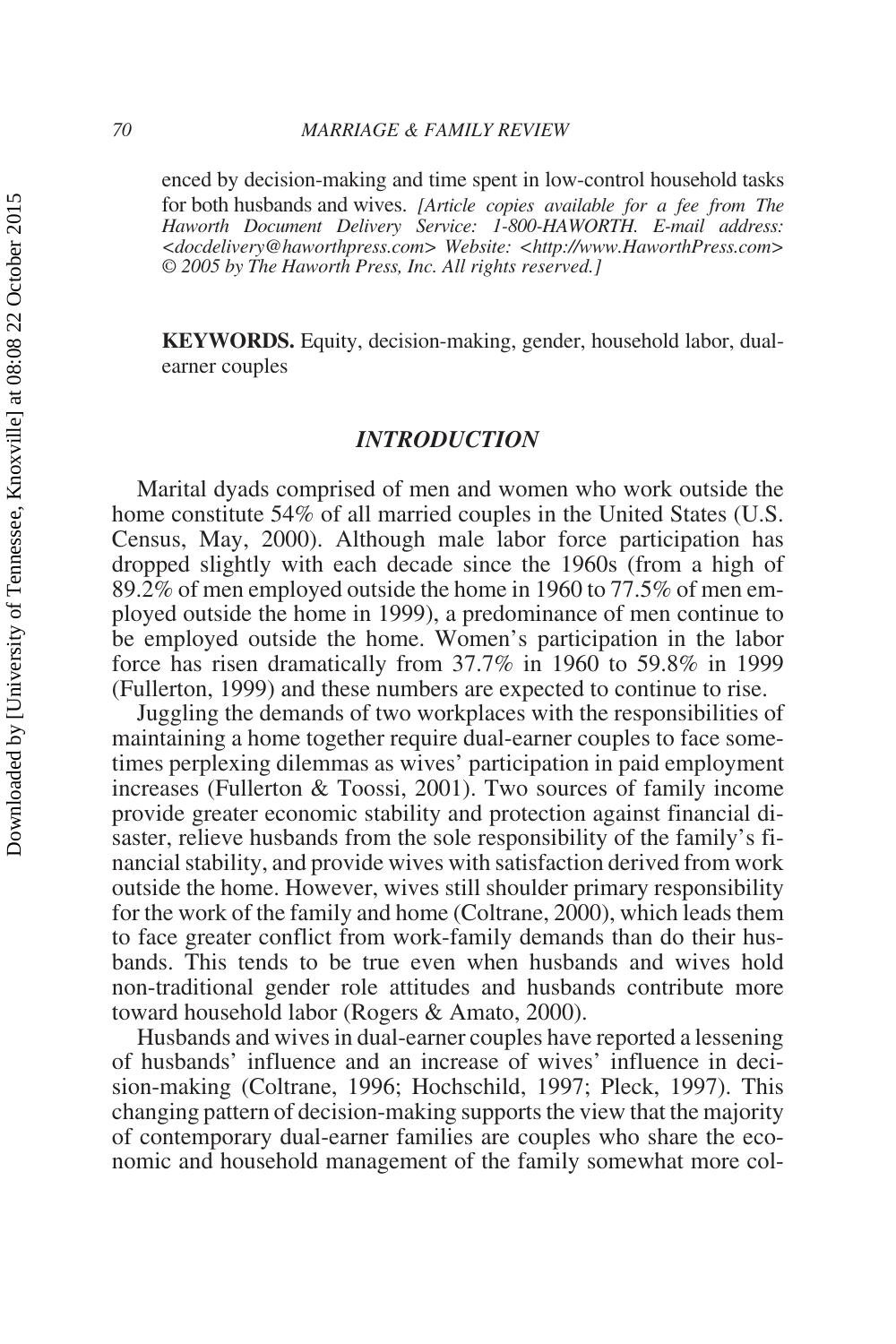laboratively than husbands and wives of the recent past (Barnett & Rivers, 1996).

The purpose of this study, therefore, was to examine a sample of dual-earner husbands and wives to determine their perceptions of decision-making, gender role attitudes, division of household labor, and perceptions of marital equity. Specifically this study examined two hypotheses. First, it proposed that gender differences would exist on measures of perceptions of decision-making, gender role attitudes, numbers of hours per week spent in household labor, and perceptions of marital equity for dual-earner husbands and wives. Second, it was hypothesized that a model consisting of perceptions of decision-making, gender role attitudes, number of hours per week spent on household labor would be predictive of marital equity among dual-earner husbands and wives. Although marital equity has often been examined as a factor influencing other aspects of the marital relationship (Wilkie, Ferree & Ratcliff, 1998), much less attention has been given to those aspects of the marital relationship that influence perceptions of equity.

## *REVIEW OF LITERATURE*

## *Decision-Making*

Blood and Wolfe's (1960) classic work on marital power conceptualized power as the "potential ability of one partner to influence the other's behavior . . . manifested through the ability to make decisions." Blood and Wolfe saw the marital dyad as balancing power based on the relative resources that each spouse contributed to the union, with the spouse who contributed the greater resources holding the greater influence in the decision-making process. However, Fox and Murry (2000), in their overview on family research from a feminist perspective, concluded that although couples view their marriages as equal and their family roles as egalitarian, husbands are more likely to maintain an upper hand in decision-making processes, processes congruent with gender inequality. Husbands have been found to use their power in subtle ways to determine the direction of conversations and the discussion of problems in marriages, thereby indirectly influencing decision-making processes by refusing to acknowledge areas of potential conflict not to their own benefit, such as conflicts over the division of household labor (Ball, Cowan, & Cowan, 1995; Thompson & Walker, 1989; Zvonkovic, Schmiege, & Hall, 1994).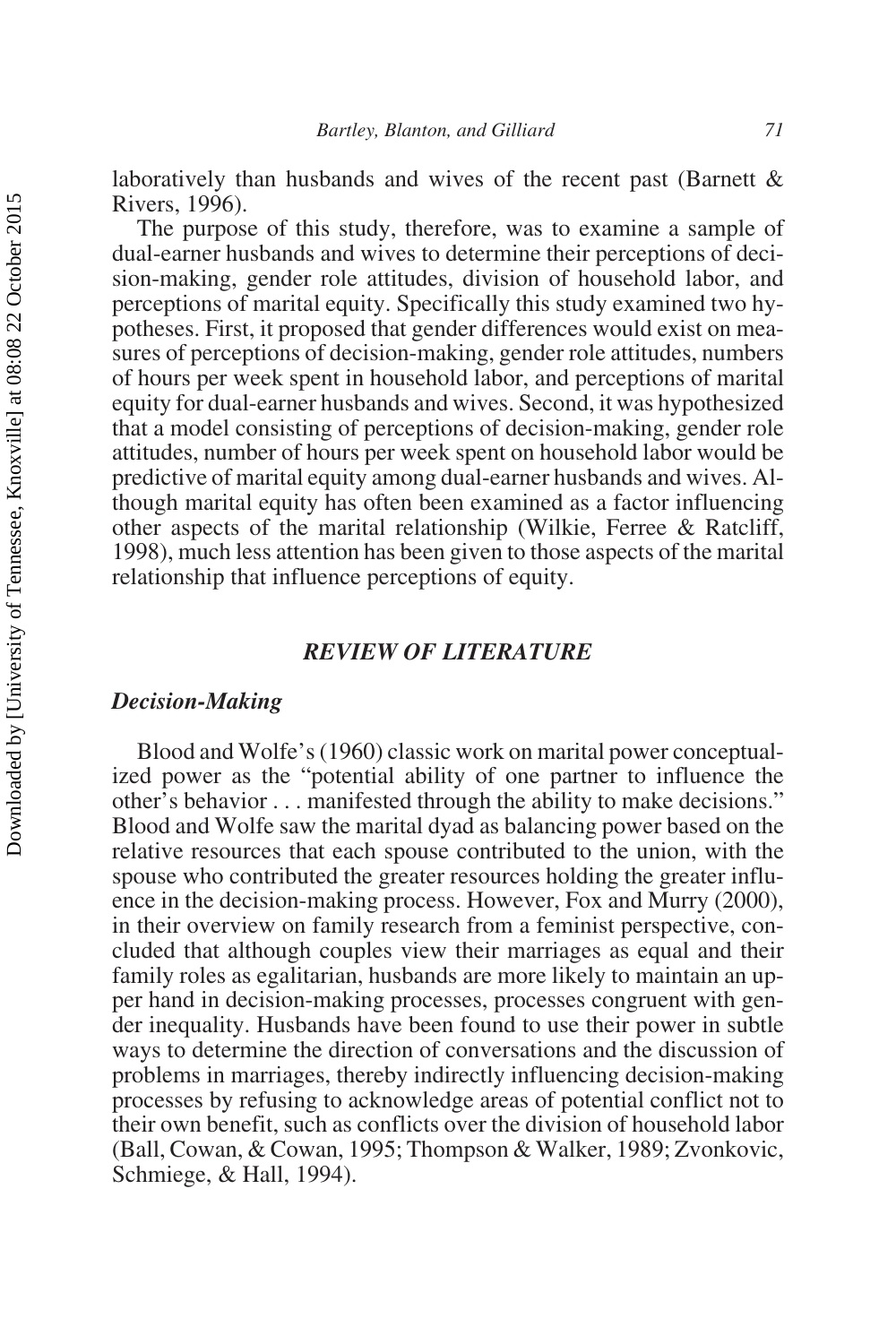Various other theoretical perspectives have been used to describe decision-making processes in marriage. Scanzoni's (1982) application of social exchange theory provided the perspective that men have held greater power (i.e., decision making) in the marital relationship based on their greater economic resources, educational advantages, and occupational prestige. Sprey's (1979) work with conflict theory posited that marriages exist between persons who compete for power and control of resources through negotiation, bargaining, and conflict management. Power, a conceptual focus of conflict theory, is viewed as the individual's ability to control the outcome of decision-making processes (Sprey, 1979). These and other perspectives lead to the conclusion that decision-making influence has been greater for husbands in our society. This conclusion is tempered somewhat, however, by reported increases in the prevalence of equal influence in decision-making processes among dual-earner couples (Blumstein & Schwartz, 1983; Rogers & Amato, 2000).

Decision-making has been endorsed frequently as a measure of relationship equality in the family sociology literature (Rosenbluth, Steil, & Whitcomb, 1998). Findings indicate that equal sharing in decision-making appears to be most beneficial for relationships overall (Gray-Little & Burks, 1983; Lange & Worrell, 1990). However, decision-making in contemporary marriages has been divided along traditional gender lines, with wives making decisions concerning day-to-day details of family life and husbands making the major decisions, such as those concerning career choices and resource allocation (Steil & Weltman, 1991).

## *Gender Role Attitudes*

Gender roles are those behaviors and attitudes prescribed and assigned to males and females by the broader culture solely on the basis of gender. Traditional gender roles dictated the "realms of expertise" that men and women would hold: men hold power in the outside world, and women hold power in the home, and are primarily responsible for the home and its work, the children, and relationship maintenance (Beavers, 1982). Women tend to develop personal relationship-specific resources that are associated with limited alternatives and high degrees of relationship dependence. Men, responsible for financial support of the family, develop the more valued resources of earning power and prestige; this power, combined with their traditional patriarchal position of final authority, allows them exemption from many of the responsibili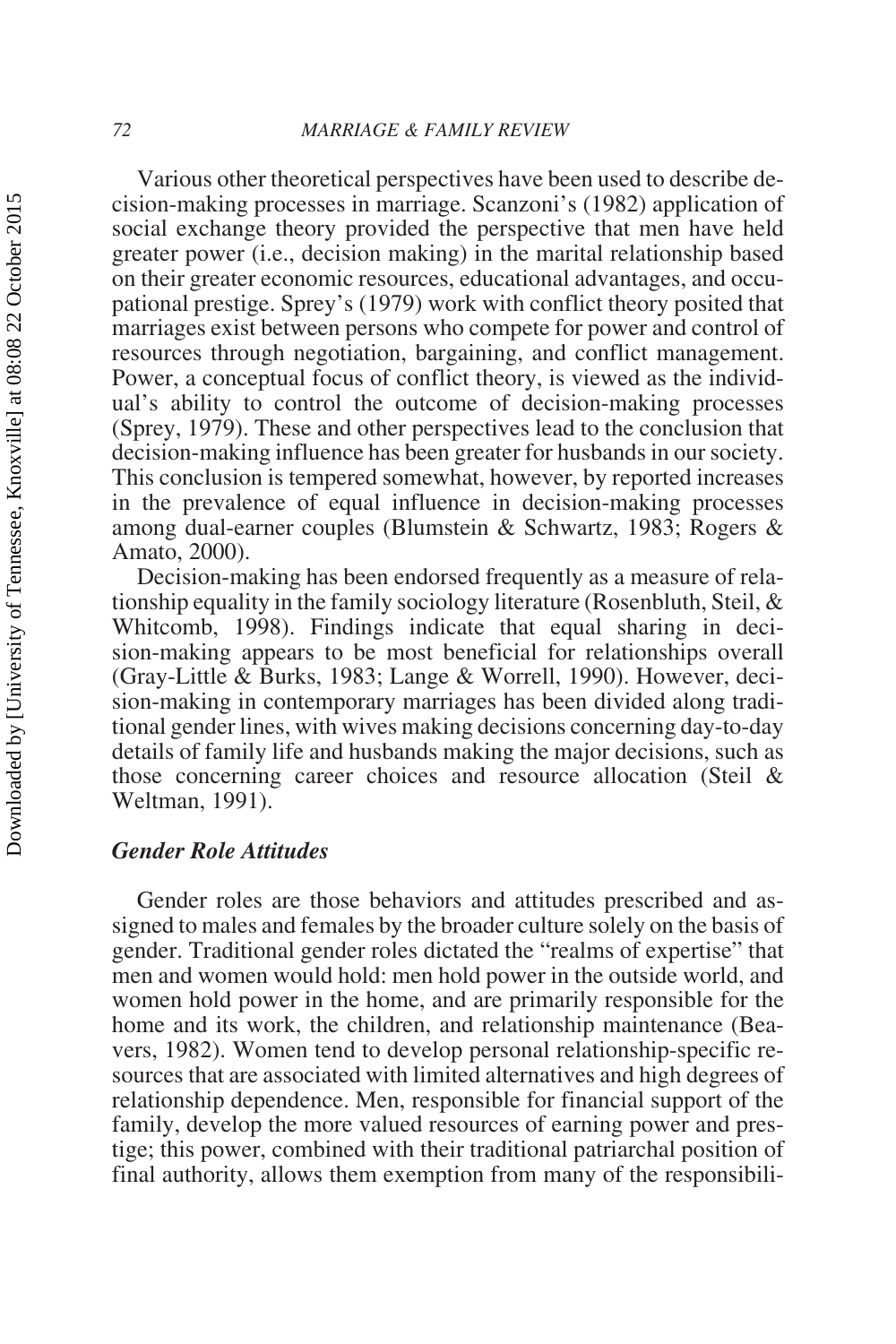ties of day-to-day maintenance of family and home (Scanzoni, 1982; Steil, 1997).

When the husband's career is considered primary and of greater importance than his wife's career, his position of greater influence in all areas of family life allows his time at his job to be considered as work time for the family and thereby allows him to avoid equal involvement with household labor. The wife's career, on the other hand, is not seen as primary, so she is not allowed to view time spent on the job as contributing to the family in the same way as her husband and is not exempt from involvement in gendered household labor. This view may lead to the significant difference found between husbands and wives in the division of household labor; men are exempt from household labor because their primary work is in the more valued work of the "public sphere" (Okin, 1989; Steil, 1997).

Even today, when 61.2% of women are employed outside of the home, "his" career is still more likely to be considered the primary career. In contrast, "her" career is considered to have lower status, even when it is not a lower status career in the marketplace of occupations (Steil, 1997). This assessment of "his" career as primary is an aspect of gender stratification that not only limits wives' access to valued resources, but also assigns different weights to resources based on whether they are contributed to the family by husbands or wives.

Although gender role differences appear to be decreasing as life experiences of dual-earner couples become more similar, a gap in gender-role ideology is a major and consistent source of stress for working couples (Barnett & Rivers, 1996). Increased stress associated with gender-role ideology occurs when one's entrenched patterns of behavior are in conflict with the conscious ideals one holds about gender equality (Rosenbluth, Steil, & Whitcomb, 1998). Although some studies have indicated that men and women who hold less traditional ideas about gender roles will have a more balanced division of labor (Blair & Lichter, 1991; Greenstein, 1996b; Presser, 1994; Sanchez, 1994), true parity in the division of household labor has not occurred. Blair and Johnson (1992), for example, found a small but significant correlation between gender ideology and division of household labor, indicating that conflict may occur if the division of household labor goes against one's gender ideology. Other research (Kluwer, Heesink & Van de Vliert, 1996) has reported that dividing labor along traditional gendered lines leads to marital distress and conflict. Moreover, Greenstein (1996a) indicated that an inequitable division of household labor would more strongly affect the marital quality of wives who hold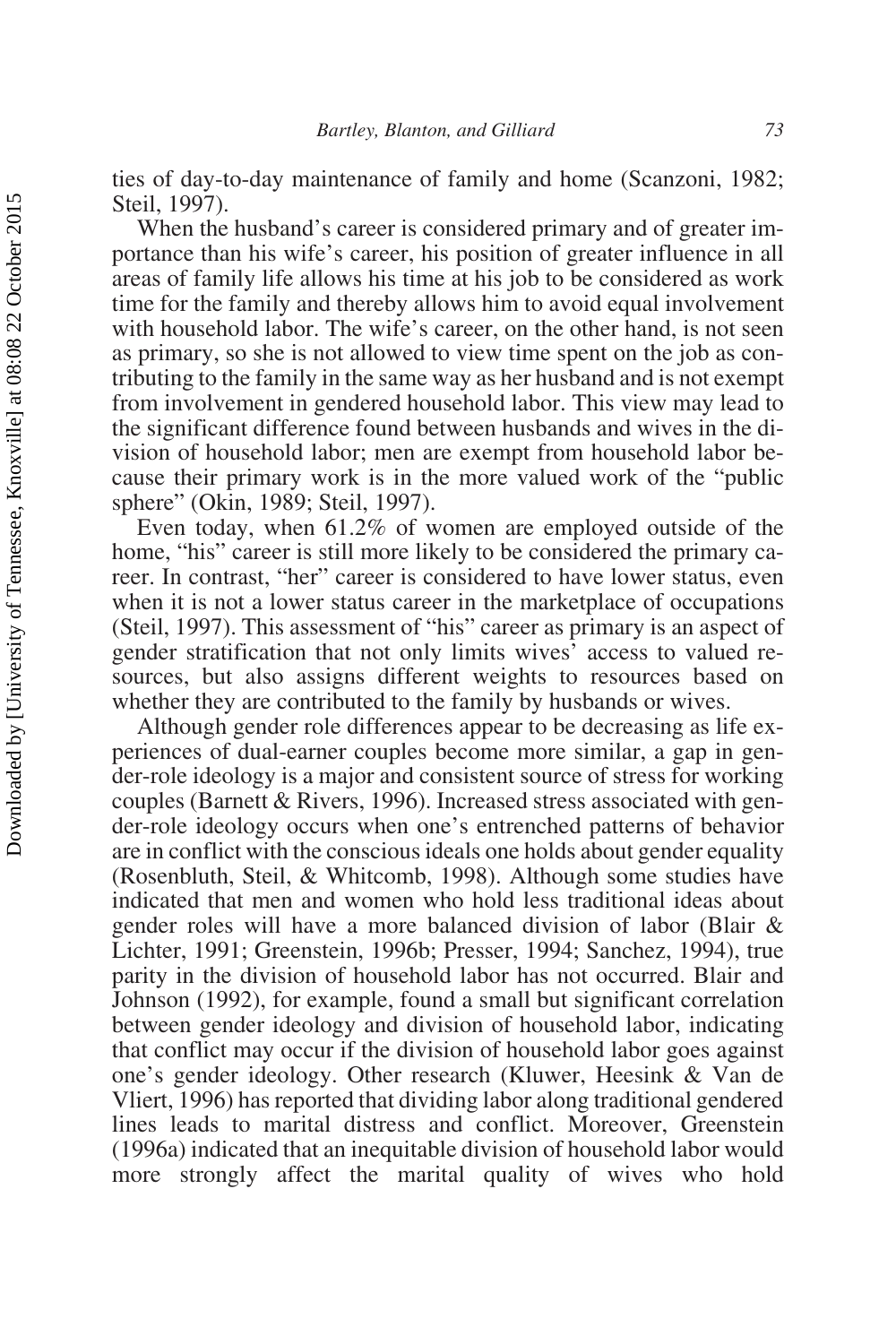non-traditional gender role beliefs compared to those wives who hold more traditional gender ideologies.

## *Division of Household Labor*

Traditionally, the family and household labor were the domains of women, whereas work in the marketplace was the domain of men. The increased participation of women in the workforce has brought about a reduction in the time available for the work of families and has created the necessity to balance the demands of the workplace with those of family and household labor. Couples have made some movement toward greater sharing of provider responsibilities and household labor responsibilities because several studies have found that dual-earner couples share more family work than male-only breadwinner couples (DeMeis & Perkins, 1996; Fish, New, & Van Cleave, 1992; Greenstein, 2000; Presser, 1994; Starrells, 1994; Sullivan, 1997). However, an important qualification is that this movement toward shared responsibility may be simply an artifact of working wives spending less time engaged in household labor. Specifically, attitudinal data from the National Survey of Families and Households (1988) indicated that husbands (82%) and wives (90%) strongly believed that household labor should be shared equally when both spouses worked outside of the home (Gager, 1998). Despite these egalitarian attitudes, however, the reality continues to be far from an equal distribution in the division of household labor. For example, estimates of husbands who equally share the work of the home with their wives ranges from a low of less then 2% to a high of 12% (Ferree, 1991; Nyquist, Slivken, Spence, & Helmreich, 1985).

Although husbands have increased their involvement in household work (Coltrane, 1996, 2000; Robinson & Godbey, 1997), wives continue to perform about twice as much household labor as do husbands and perform different kinds of household work than do men (see Berado, Sheehan, & Leslie, l987; Berk, l985; Blair, 1998; Blair & Johnson, 1992; Blair & Lichter, 1991; Ferree, 1991; Hochschild, 1989; Ross, 1987; Shelton, 1991). In the past, studies found that only about one-third of husbands and wives believe that the division of household labor is unfair (Berk, 1985; Blair & Johnson, 1992; Lennon & Rosenfield, 1994; Pleck, 1985; Thompson & Walker, 1989). However, more recent studies have found husbands and wives to agree that a more equal division of household labor would be fair (Grote & Clark, 1998; Reichle & Gefke, 1998). Men do not consider issues of fairness associated with division of household labor as they are not overburdened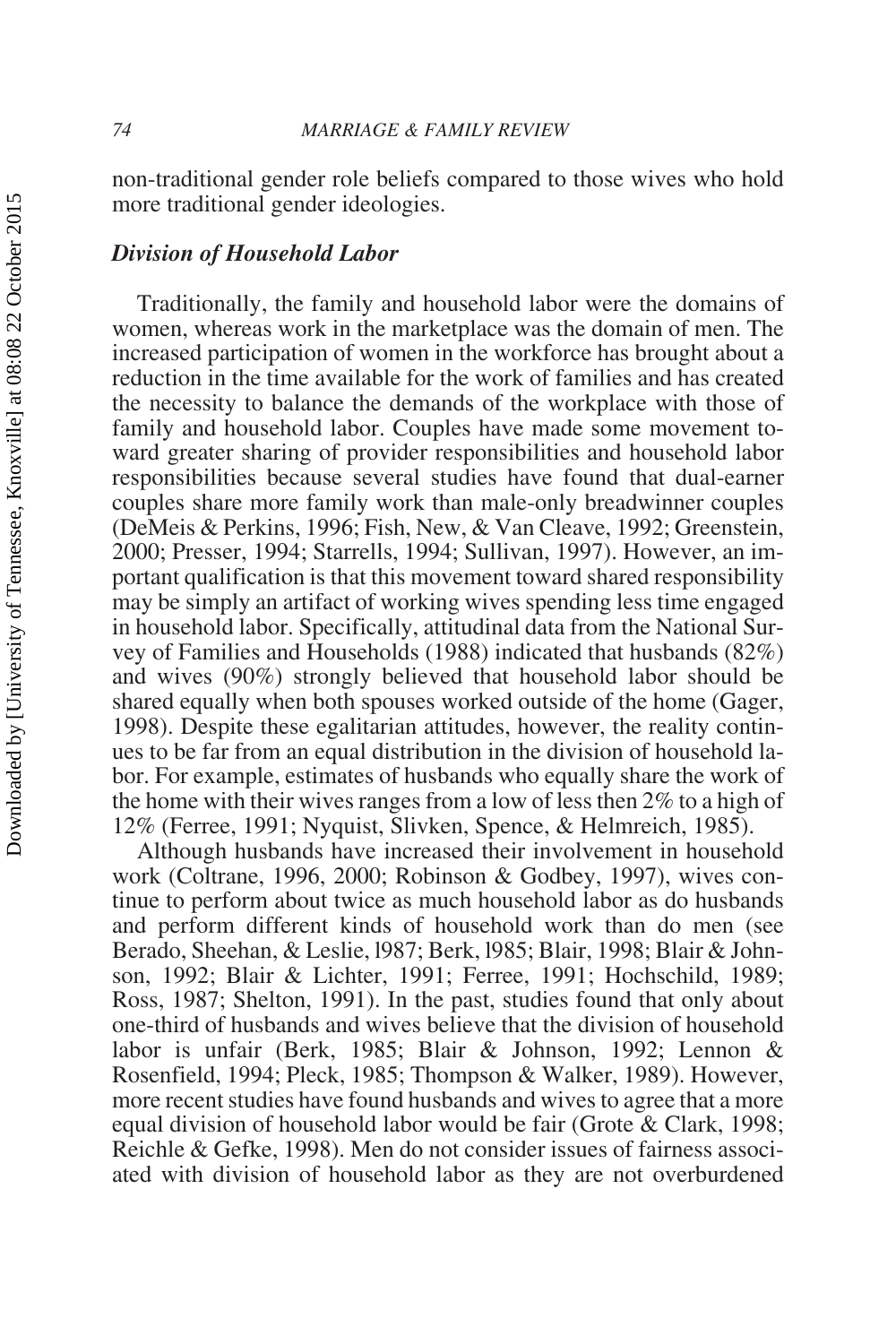(Grote & Clark, 1998). Wives are more disadvantaged in reference to the division of household labor than are their husbands, a pattern that predicts a higher incidence of marital conflict (Hawkins, Marshall & Meiners, 1995; Kluwer, Heesink, & Van de Vliert, 1997). Wives may avoid disputes over the division of household labor simply to avoid marital conflict (Freudenthalter & Mikula, 1998).

Major's (1987) framework of distributive justice suggested that wives do not perceive the unfair division of household labor as unjust, perhaps because they base their perception of fairness on society's rewards and the dominant value system that places higher value on men's contributions. Wives may accept as their due a higher degree of involvement in household work to compensate for their husbands' greater worth in the workplace. Specifically, women may believe that they must do more work at home to feel either equal to their husbands or that they have done their fair share (Major, 1987; 1993). Societal expectations also dictate what constitutes women's work and validates the unequal division of household labor that exists. Moreover, if wives feel that their husbands are not doing less than others, then their own situation is viewed as fitting the norm (Freudenthaler & Mikula, 1998). A study by (Greenstein, 1996a), for example, suggested that women who hold traditional gender attitudes do not consider their extra hours in household labor to be unfair because, from their perspective, women are primarily responsible for the work of home and family.

Himsel and Goldberg (2003) used social comparison theory–we judge our situations by comparing our lives with others–to examine how satisfied husbands and wives were with the amount of household labor they performed. Wives' satisfaction was greater if their husbands performed more household labor than their friends' husbands and when they themselves performed less household labor than their own friends. In contrast, men compared the amount of household labor they did to some self-determined imaginary other who performed less, thus insuring that the amount of household labor they currently performed was adequate (Himsel & Goldberg, 2003).

When hours of household labor are combined with hours worked in paid employment, employed women work on the average of 80 hours per week compared to employed men who work an average of 50 hours per week (Neal, Chapman, Ingersoll-Dayton & Emien, 1993). Hochschild (1989) found that wives spent about 15 hours more per week on household tasks than did their husbands. This "second shift" meant that women worked an extra month of 24-hour days over the course of a year (Hochschild, 1989). Contrasting with this perspective,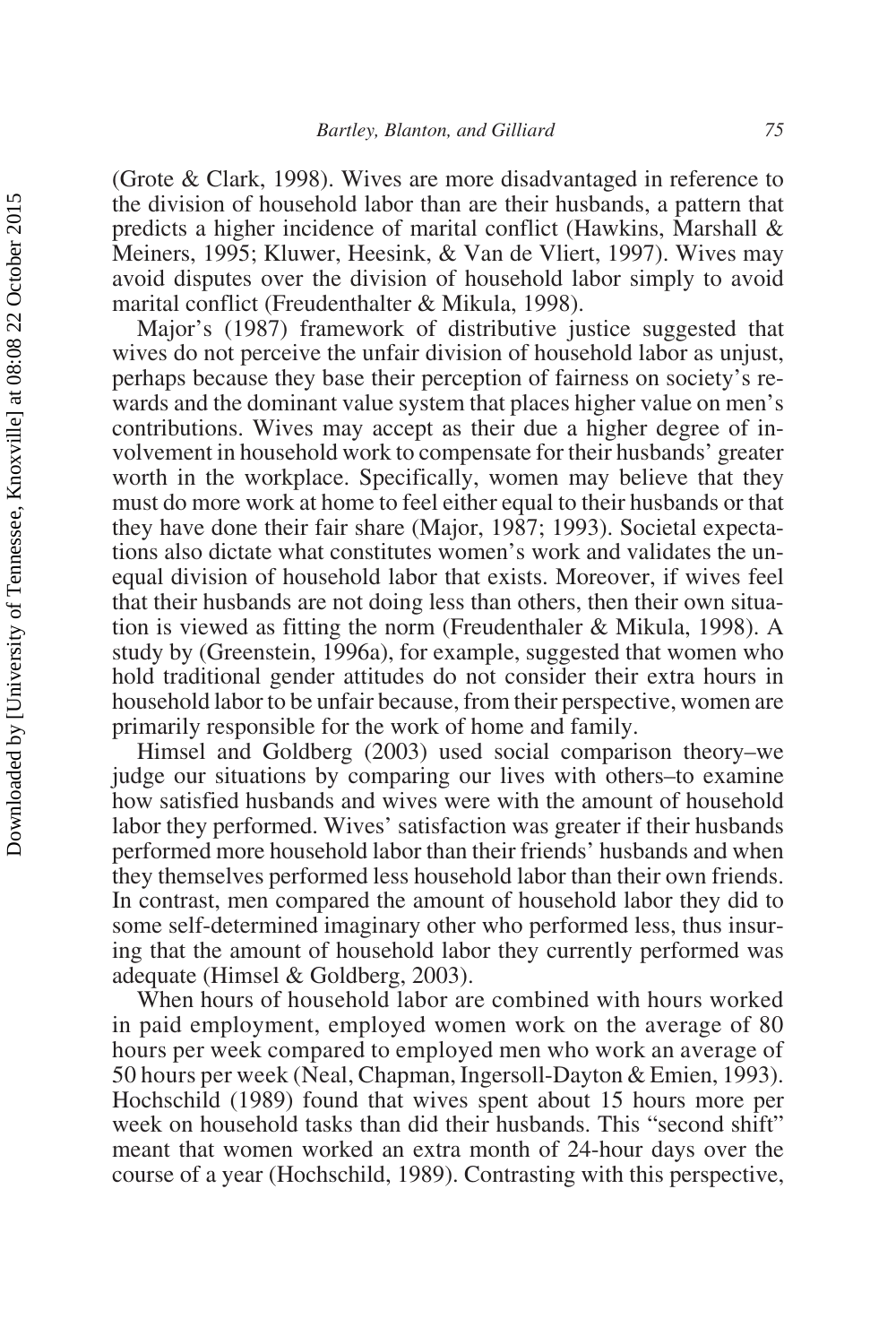however, are the subsequent findings of some researchers that men and women are moving closer to parity in time spent in household labor (Barnett & Shen, 1997; Pittman, Solheim & Blanchard, 1996). Instead of 80% of household labor performed by women versus 20% performed by men (Hochschild, 1989), more recent studies have suggested that 66% was performed by women versus 33% performed by men (Steil, 1997). Although some movement toward equality seems to be evident, therefore, substantial gender disparity continues to exist in the household labor.

The lack of parity in terms of household labor influences other aspects of husbands' and wives' experiences. Bird (1999) found, for example, that an unequal division of household labor contributed substantially to women's depression. Marital discord was higher when the household division of labor was perceived to be unequal and when husbands did relatively little family work (Coltrane, 2000; Rogers & Amato, 2000). Blair (1998) found that perceived unfairness in the division of household labor was significantly associated with wives' lower levels of marital happiness. A study by (Kluwer et al., 1996) found that husbands' lack of participation in household labor led to wives' dissatisfaction and, in a subsequent study, these same authors found that husbands' lack of household labor led to increased discontent by wives (Kluwer et al., 1997). Another study of dual career relationships (Frisco & Williams, 2003) found that both men and women had lower levels of marital happiness when they felt they did more than their fair share of household labor. Moreover, wives who perceived that they were more burdened with household labor than their husbands were more likely to divorce. Domestic task division has been most frequently identified as the context in which relationships were considered equal or unequal (Rosenbluth et al., 1998), with fairness being associated with men's involvement in household labor (John, Shelton, & Luschen, 1995; Sanchez, 1994). One study found that wives' feelings of fairness were enhanced when couples made decisions about the division of household labor together. An associated pattern of this joint decision-making was that husbands also were more involved in household labor in this situation (Hawkins et al., 1995) Other studies found that wives' sense of fairness concerning the division of household labor was positively influenced by husbands who expressed appreciation and concern for their wives' family work (Hawkins, Marshall & Allen, 1998; Hawkins et al., 1995; Mikula, 1998).

Household labor is usually divided into two types of labor that has been referred to in the literature as either traditional female- or tradi-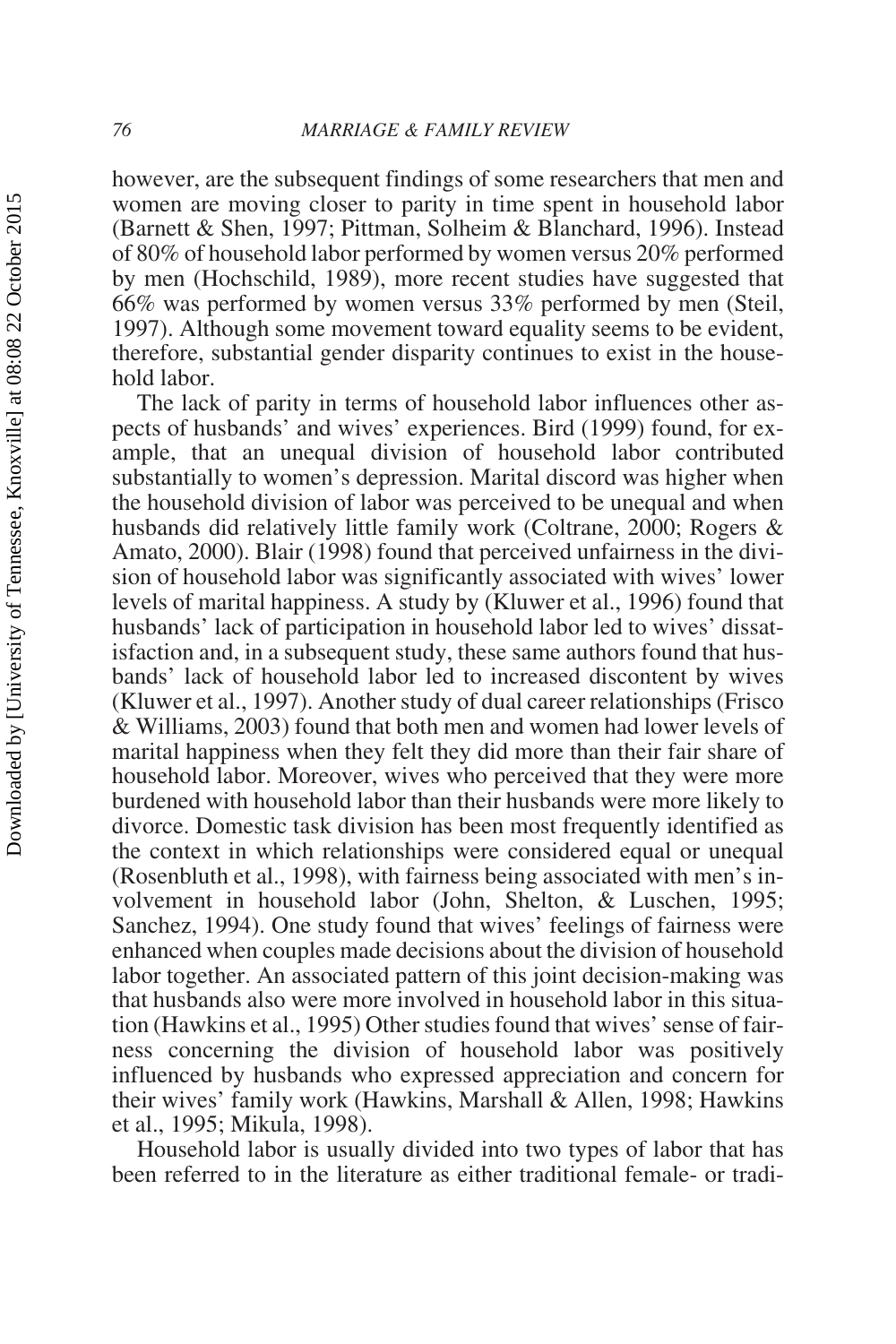tional male-completed tasks. Some researchers have defined these tasks as low-control or high-control tasks (Barnett & Rivers, 1996; Barnett & Shen, 1997), with low-control tasks being defined as those traditionally "female" jobs such as cooking, cleaning, doing the wash. The low-control tasks must be done on a daily basis at specific times, leaving the worker with little or no personal control over her work life. This definition includes the understanding that low-control tasks are those that people do as service to others and that others depend on to meet their basic needs.

High-control tasks, in contrast, are traditionally "male" jobs such as making repairs around the house, taking out the garbage, maintaining the cars, doing yard work. Frequently, these tasks are performed at the worker's discretion, have a definite beginning and end, and lack a specific time frame (Barnett & Rivers, 1996; Barnett & Shen, 1997; Demaris & Longmore, 1996; Meissner, 1977). These high-control tasks do not directly impact another's basic needs on a daily basis. Moreover, delaying their completion would not tend to impact or disrupt others in the family.

Researchers have found that the number of hours worked in the home did not create difficulty, but the type of tasks being performed did impact one's physical health (Barnett & Rivers, 1996; Barnett & Shen, 1997; Demaris & Longmore, 1996; Meissner, 1977). Low-control tasks were associated with physical signs of distress, whereas high-control tasks were not associated with these adverse consequences. Researchers also have examined the psychological distress associated with tasks, with the important predictor of psychological distress being the time spent on low-control tasks associated with meeting the basic needs of family members (Barnett & Shen, 1997; Ganster, 1989; Sauter, Hurrell, & Cooper, 1989). Moreover, an interesting pattern was that gender was not a moderating factor. For both men and women, therefore, the increasing amount of time spent on low-control tasks, or those traditional daily "feminine" tasks (e.g., repetitive types of family work) associated with meeting the needs of others, also contributed to lower marital quality (Barnett & Rivers, 1996), feelings of psychological distress (Barnett & Shen, 1997), feelings of inequity (Sanchez & Kane, 1996) and increased marital conflict (Perry-Jenkins & Folk, 1994).

Wives often continue to perform substantially more of the routine low-control household tasks. However, as husbands have increased their involvement in these low-control household tasks, wives have felt that the division of labor is more fair, are less depressed, and have enjoyed greater marital satisfaction (Benin & Agostinelli, 1988; Blair &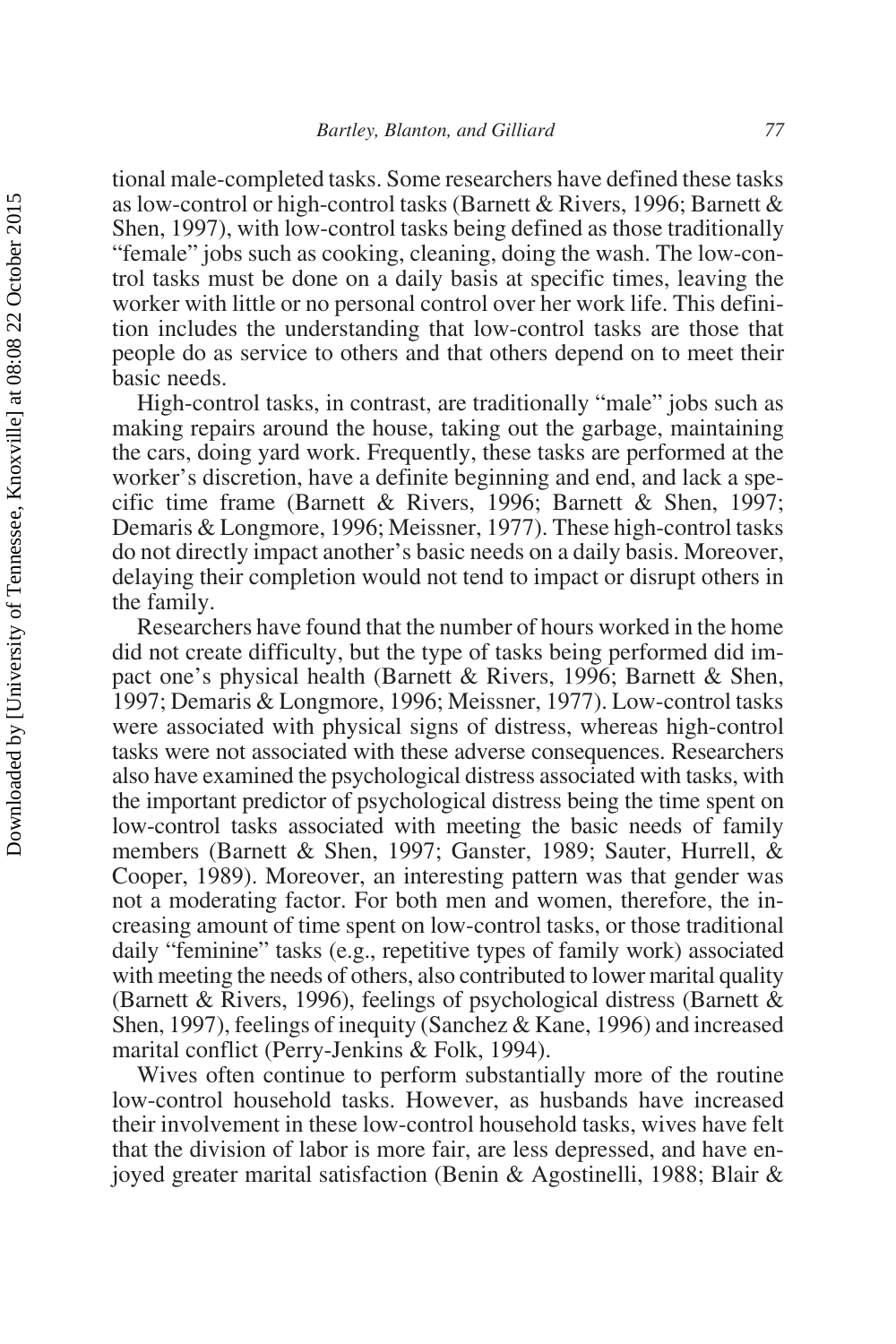Johnson, 1992; Coltrane, 2000; John et al., 1995; Lennon & Rosenfield, 1994). Much of the scholarly literature supports the perspective that the perception of fairness rather than the reality of equally shared household labor has the greater influence on marital satisfaction (Blair & Johnson, 1992; Greenstein, 1996a; Hochschild, 1989; Pina & Bengtson, 1993; Sabatelli & Cecil-Pigo, 1985; Thompson, 1991). However, Mikula (1998) has suggested that researchers should ask participants to describe what equally shared work is so that their conceptualizations of equality can be compared with what they actually do.

## *Equity*

Marital equity has been defined as the perception that rewards and demands are fairly distributed in the marital relationship. Marital partners receive relatively equal gains from the relationship (Traupman, Peterson, Utne, & Hatfield, 1981) and that each partner's relative outputs or contributions correspond to his/her relative inputs or rewards (Demaris & Longmore, 1996). Sabatelli and Cecil-Pigo (1985) defined equity as the degree to which an individual feels that, when all things are considered, the outcomes derived from his/her relationship are proportionate to his/her investment. Marital partners achieve equity when each contributes and participates fairly, with neither party being unfairly overburdened or overworked. During periods of low stress and little conflict, in turn, Grote and Clark (2001) found that, although couples might report or concede a lack of equity, they do not consider this to be problematic. However, during periods of increased stress and conflict, lack of equity caused an escalation in the degree of conflict experienced, which suggested that marital distress might lead to perceptions of unfairness. Such interpretations, in turn, may exacerbate marital distress and lead to even greater feelings of unfairness (Grote & Clark, 2001).

Earlier studies revealed that the perception of equity influenced marital satisfaction. Couples who felt their marriages were inequitable reported greater dissatisfaction with their marriage (Broderick & O'Leary, 1986). Gray-Little and Burks (1983) found that the highest levels of marital satisfaction were reported by more egalitarian couples, with the perception of equity being the crucial element that contributed to greater marital satisfaction.

Certainly, the perception of equity can be impacted negatively by an unequal division of household labor. Such inequality has a greater impact on women who carry the greater burden for family work which in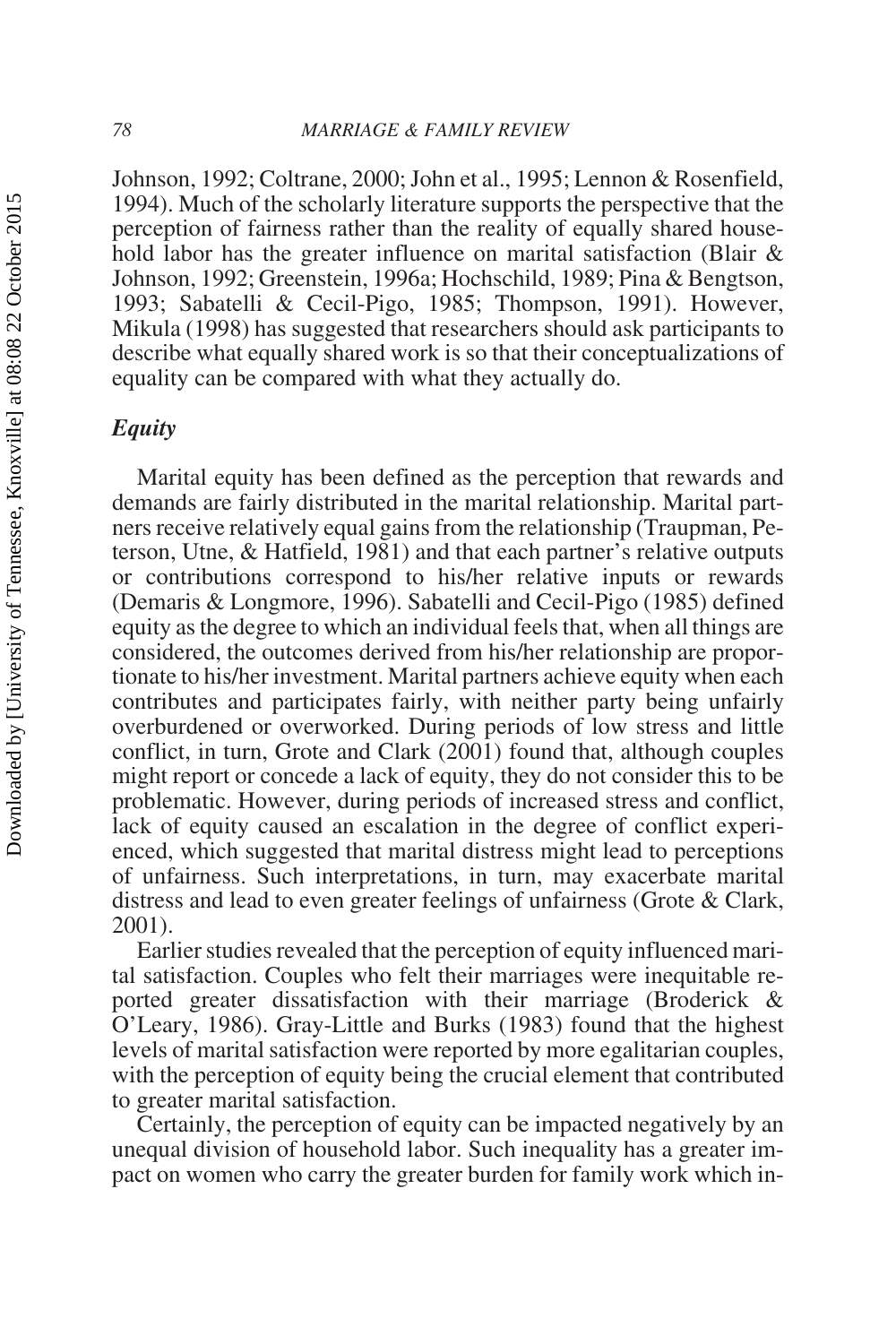cludes supervising the work of other family members and deciding what and when family work needs to be done (see among others Blair & Johnson, 1992; Coltrane, 2000; Frisco & Williams, 2003; Lennon & Rosenfield, 1994; Rubin, 1976, 1983). As early as 1985, researchers found that wives felt the inequity of their husbands doing too little family work, and that this inequity was associated with discontent for wives (Pleck, 1985). Women who carry an inequitable amount of the responsibility for household labor reported that their perceptions of fairness and marital satisfaction declined, whereas feelings of depression and incidences of marital conflict increased (Coltrane, 2000; Grote & Clark, 2001). Frisco and Williams (2003) reported that wives who perceived unfairness in the division of household labor were more likely to end their marriages in divorce. However, when husbands participated more frequently, wives were more likely to evaluate the division of household labor as fair, an interpretation that was associated with increased marital quality (Coltrane, 2000; Greenstein, 1996a; John et al., 1995; Sanchez, 1994).

Highly educated, high-status dual-career couples typically report the most egalitarian views and most frequently describe their marriages as equitable when partners share domestic tasks and responsibilities (Rosenbluth et al., 1998). Other studies, however, have indicated that fully half of participants who view themselves as egalitarian actually fail to truly share responsibility for their families. A study by Perry-Jenkins and Folk (1994), for example, examined social class, low-control household tasks (although they labeled these traditionally feminine tasks), and perceptions of equity. Results of this study indicated that, as husbands and wives become more egalitarian in discernable resources such as income and job status, perceptions about equity in household work will become more strongly related to division of labor at home. A study by Ferree (1987), in turn, found that wives who defined themselves as primary breadwinners were more likely to evaluate their husbands' contributions to family work as being less than fair and as feeling entitled to more help from their spouses. As women's monetary contributions have become more prominent and necessary for the family's needs, a sense of inequity may have become more pronounced in family relationships.

Husbands are more likely than wives to be overly benefited and feel satisfied with inequitable relationships that favor them (Thompson  $\&$ Walker, 1989). Husbands appear more satisfied with their marriages and are less critical of their wives if their wives do more than their "fair share" of housework (Barnett & Baruch, 1987). Husbands do not asso-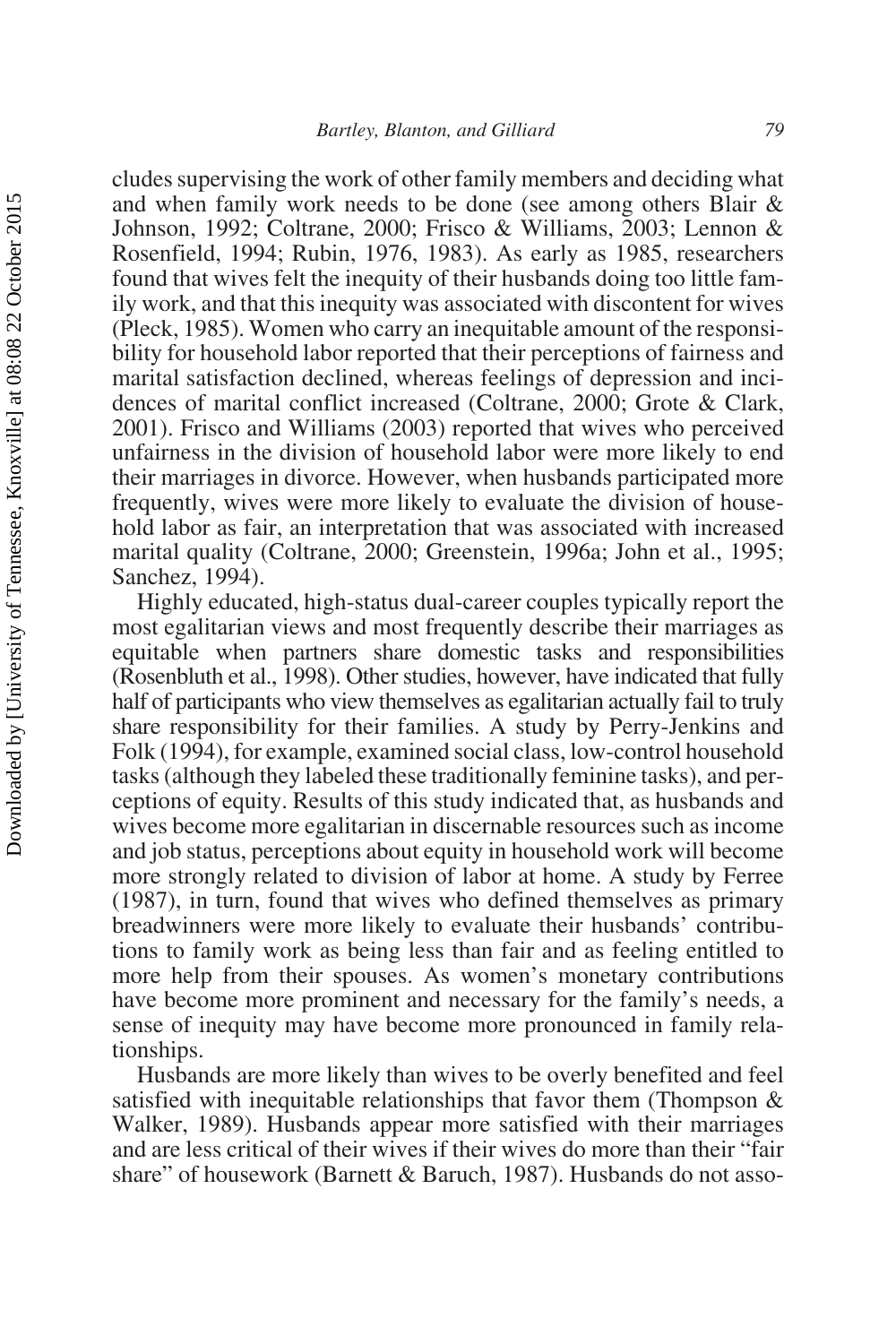ciate fairness/unfairness in the division of household labor with their own feelings of personal well-being or marital satisfaction (Coltrane, 2000). However, Sanchez (1994) found that fairness in the division of household labor is critical to both men's and women's perception of fairness in the marital relationship.

This study was undertaken, therefore, to determine the extent to which dual-earner husbands and wives have revised traditional roles and responsibilities to include provisions for their dual-earner household structure. Since these couples have assumed roles that are distinctive from the work and family roles of the traditional American family model, we would expect to find them moving away from traditional decision-making, gender-role attitudes, division of household labor, and perceived marital equity toward more equitable and more non-traditional ways of thinking and behaving.

## *METHODS*

## *Participants*

The subjects, all residents in a mid-sized metropolitan area in the southern United States, were solicited from five organizations including a university medical center, a clothing manufacturing plant and its management offices, the regional office of a major financial institution, and two suburban Protestant churches. Organizations were selected based on the high numbers of women employed, the variety occupations represented (i.e., technical/skilled, service, managers, professional) to garner a sample with sufficient diversity in socioeconomic status as well as the willingness of the company to allow employees to participate in the study. Potential subjects were given letters at their workplace that described the project. Interested employees were provided with packets containing letters describing the project, a letter of informed consent, two project surveys, and two self-addressed, stamped envelopes for the subjects (employee and spouse) to return the project surveys separately. Subjects were asked to refrain from discussion with their spouses until after the surveys were completed and sealed. Inclusion criteria required that the respondents be heterosexual, married, reside with their spouse, and have at least one child under the age of 18. A key criterion was that both members of the marital dyad must be employed outside the home either part- or full-time to participate in the study.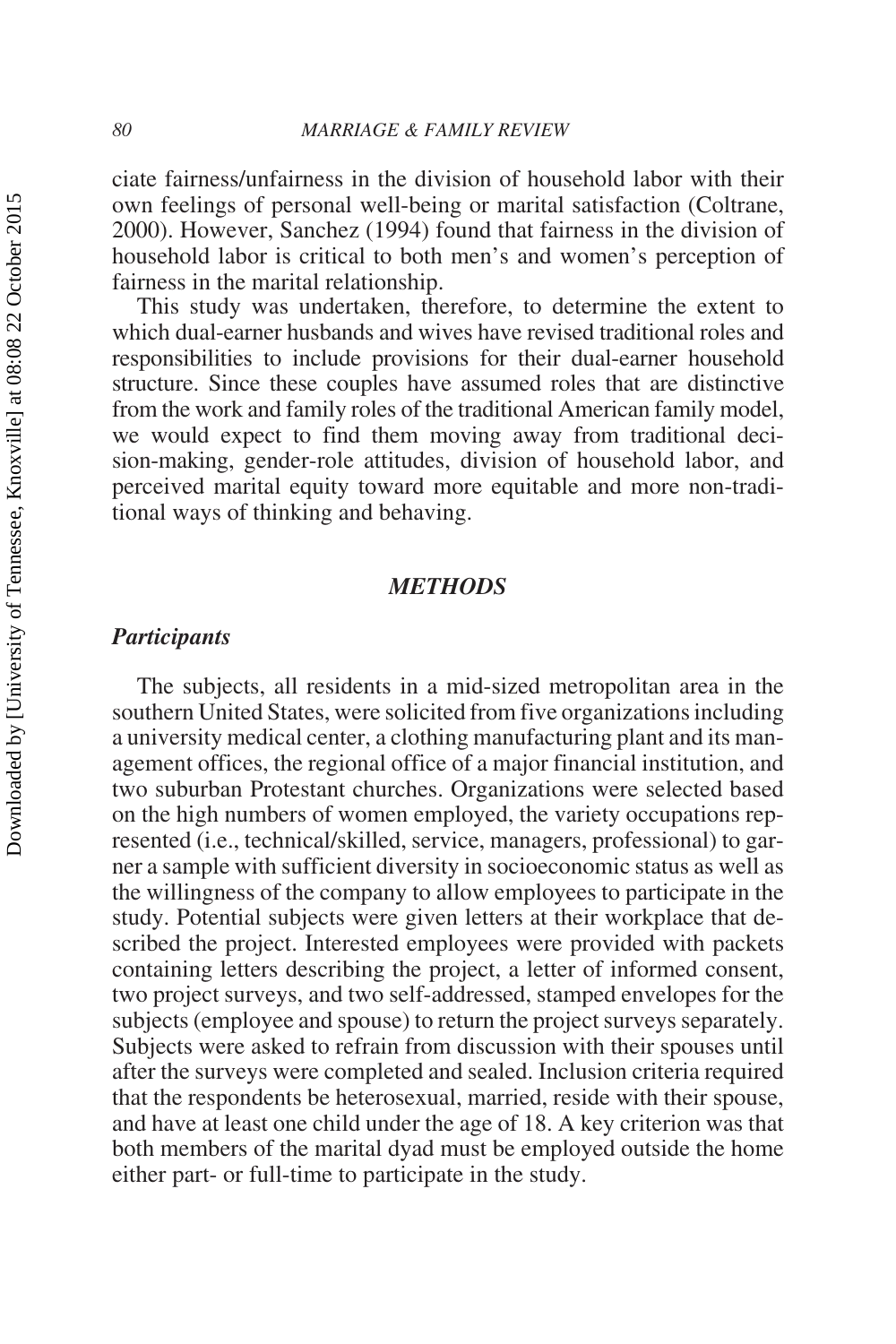Some 4,500 letters of introduction and a postcard to return to indicate interest in the project were inserted in paychecks to all employees of the medical center and resulted in a total of 100 postcards indicating interest received from the medical center; 100 packets of survey materials were distributed by mail to those people. A total of 85 packets of materials were distributed personally by the researchers to workers at the clothing manufacturing plant; 15 packets of materials were distributed at the financial institution; and 75 packets were distributed at the suburban churches for a total of 275 packets distributed. After filtering returned surveys through the inclusion criterion, 233 of the returned surveys met our study's criteria.

Respondents ( $n = 233$ ) were 119 husbands and 114 wives. Included in this group were 78 respondents who were married couples. The average age for the total sample was 46 years, with wives averaging 45 years of age and the husbands averaging 48 years of age. The average length of time married for the sample was 21 years. The mean number of hours spent in paid employment for the total sample was 32 hours per week with a range of 0 to 99. Wives worked about 27 hours per week in paid employment (range 0-78), whereas husbands worked about 40.5 hours per week in this capacity (range 0-99).

Respondents' race, income, and educational levels were fairly representative of the community from which they were drawn and over half (51%) of the total sample held bachelor's degrees or above (48.3% of wives; 54.6% of husbands). Census data for this community reported that 82.5% of the males and females over the age of 25 were high school graduates, with 55.3% having completed some college. A total of 29% held bachelor's degrees or higher (U.S. Census Bureau, 2000), with almost half of the wives (48%) and the husbands (47%) held professional or technical jobs. Personal pre-tax income of the respondents ranged from less than \$5,000 to over \$50,000, with more than half (55%) of the total sample earning less than \$25,000 per year (74% of the wives; 34% of the husbands). As one might expect, the income disparity by gender was greatest in the lowest and highest income brackets. For persons reporting personal incomes of less than \$5,000 per year, 18.8% were wives and only 2.5% were husbands. The pattern was reversed in the higher income levels: 32.2% of husbands reported earning \$50,000 or more in personal annual income, while only 3.6% of wives could report their annual earnings in this bracket. Lower income level couples were over-sampled to assure that the sample was relatively representative in terms of the social class and occupational status of dual-earner couples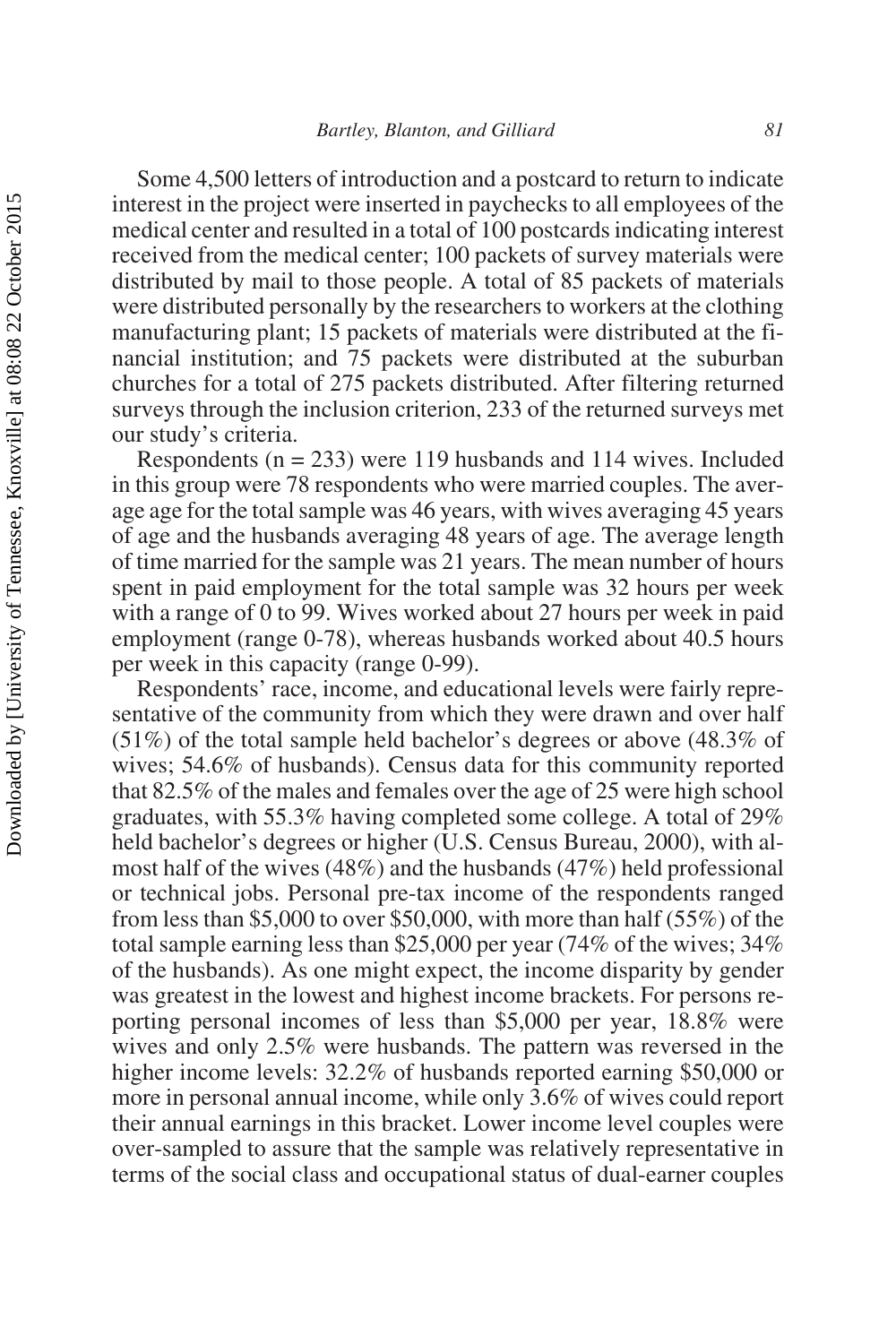rather than homogeneous nature of dual-career couples that have been characteristic of other studies on work/family issues.

## *Instruments*

Participants were asked to complete four instruments: the Relative Decision-Making Scale (RDMS), the Gender Role Attitudes Scale (GRAS), the Division of Household Labor Scale (DHLS), and the Relational Equity Scale (RES). In addition, participants were asked to provide sociodemographic data through a personal history inventory. Table 1 contains Cronbach's alphas, means, and ranges for husbands and wives on the measures used in this study.

*Decision-making.* The subjects' perceptions of decision-making were determined using a seven-item Likert-type scale developed by the authors. The Relative Decision-Making Scale (RDMS) was constructed to determine the extent to which individuals perceived their relative influence in the decision-making process in their family. Subjects were asked to report their perceptions of their own influence in decision-making as well as how they perceived their spouse and children would report the extent of their influence in decision-making using a four-point Likert-type scale with responses ranging from *strongly agree* to *strongly disagree*. Higher scores on the RDMS represent a somewhat more unilateral view of one's influence in decision-making. For this study, the Cronbach's alpha reliability coefficient reported for the RDMS was .75 (see Table 1).

Subjects were asked to respond to the following items: *if I know my spouse and I are going to disagree about a decision, I just go ahead and*

TABLE 1. Cronbach's Alphas, Means, and Ranges by Gender on Relative Decision-Making Scale (RDMS), Division of Household Labor Scale (DHLS), Gender Role Attitudes Scale (GRAS), and Relational Equity Scale (RES)

|                                            |       |             | <b>Husbands</b><br>$(n = 119)$ |             |            | Wives<br>$(n = 114)$          |               |
|--------------------------------------------|-------|-------------|--------------------------------|-------------|------------|-------------------------------|---------------|
| Scale                                      | Alpha | Mean        | Range                          | SD          | Mean       | Range                         | SD            |
| <b>RDMS</b>                                | .75   | 2.84        | 1.86 - 3.86                    | .408        | 2.96       | $1.86 - 4.0$                  | .458          |
| <b>GRAS</b>                                | .75   | 4.19        | $2.7 - 6.2$                    | .767        | 4.55       | $2.5 - 6.7$                   | .86           |
| <b>RES</b>                                 | .90   | 3.88        | $2.0 - 5.1$                    | .706        | 3.68       | $1.2 - 5.0$                   | .790          |
| <b>DHLS</b><br>High-Control<br>Low-Control |       | 9.7<br>10.6 | $0 - 15$<br>$0 - 6.83$         | 8.2<br>4.04 | 3.9<br>3.0 | 9.67<br>$0 -$<br>$.8 - 18.33$ | 4.04<br>18.75 |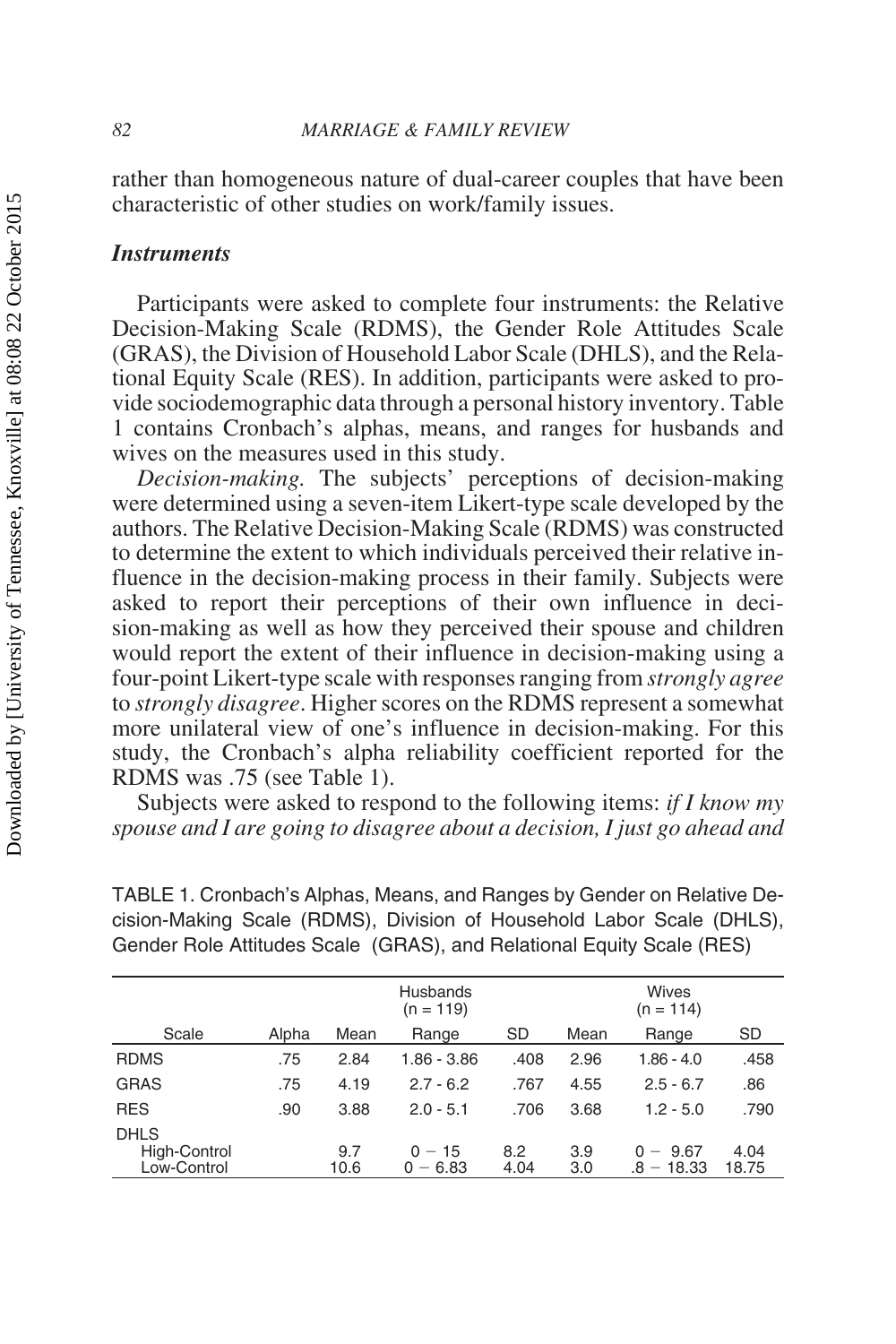*make the decision and explain it later; my opinion carries more weight in the decisions we make because of my importance in providing for my family's economic well being; if my spouse and I cannot find a way to settle a dispute, I decide; my spouse would say that I have more authority over our household than he/she does; my spouse would say that I have more authority over how we spend our money than he/she does; my children would say that I am the final authority in our family.*

*Gender role attitudes.* Subjects' gender role attitudes were measured by utilizing a ten-item Likert-type scale, Gender Role Attitude Scale (GRAS), modified by the authors from items developed for the National Survey of Families and Households (Sweet, Bumpass, & Call, 1988). The authors expanded the measure to include items focused on men's roles and attitudes about gender since they were not included in the original scale. The scores the subjects received on this measure determined their attitudes about gender roles. Subjects were asked to rate their approval or disapproval of behaviors such as *"mothers who work part-time when their youngest child is under age 5"* or *"fathers who do as much housework as mothers."* Higher scores on the GRAS reflected more traditional gender roles attitudes. For this study, the Cronbach's coefficient alpha reported for the GRAS was .75 (see Table 1).

*Division of household labor*. The Division of Household Labor Measure (DHLM) was adapted from measures of household labor used in the National Survey of Families and Households (Sweet, Bumpass, & Call, 1988). Parenting was not included in this measure of household labor. Husbands have made strides in the time they spend in parenting; however, this study's intent was to determine the amount of time spend in household labor. Subjects were asked to report the approximate number of hours per week that they and/or their spouses normally spend doing nine household tasks: preparing meals, washing dishes and cleaning up after meals, cleaning house, outdoor and other household maintenance tasks (defined as lawn and yard work, household repair, painting, for example), shopping for groceries and other household goods, washing, ironing and mending, paying bills and keep financial records, automobile maintenance and repair, and driving other household members to work, school, or other activities.

The researchers coded these household tasks into two categories: high-control tasks or low-control tasks. High-control tasks allow for a high degree of autonomy and include outdoor tasks and other household maintenance tasks (lawn and yard work, household repair, painting, and so on), paying bills and keeping financial records, and automobile maintenance and repair. Low-control tasks allow for little or no auton-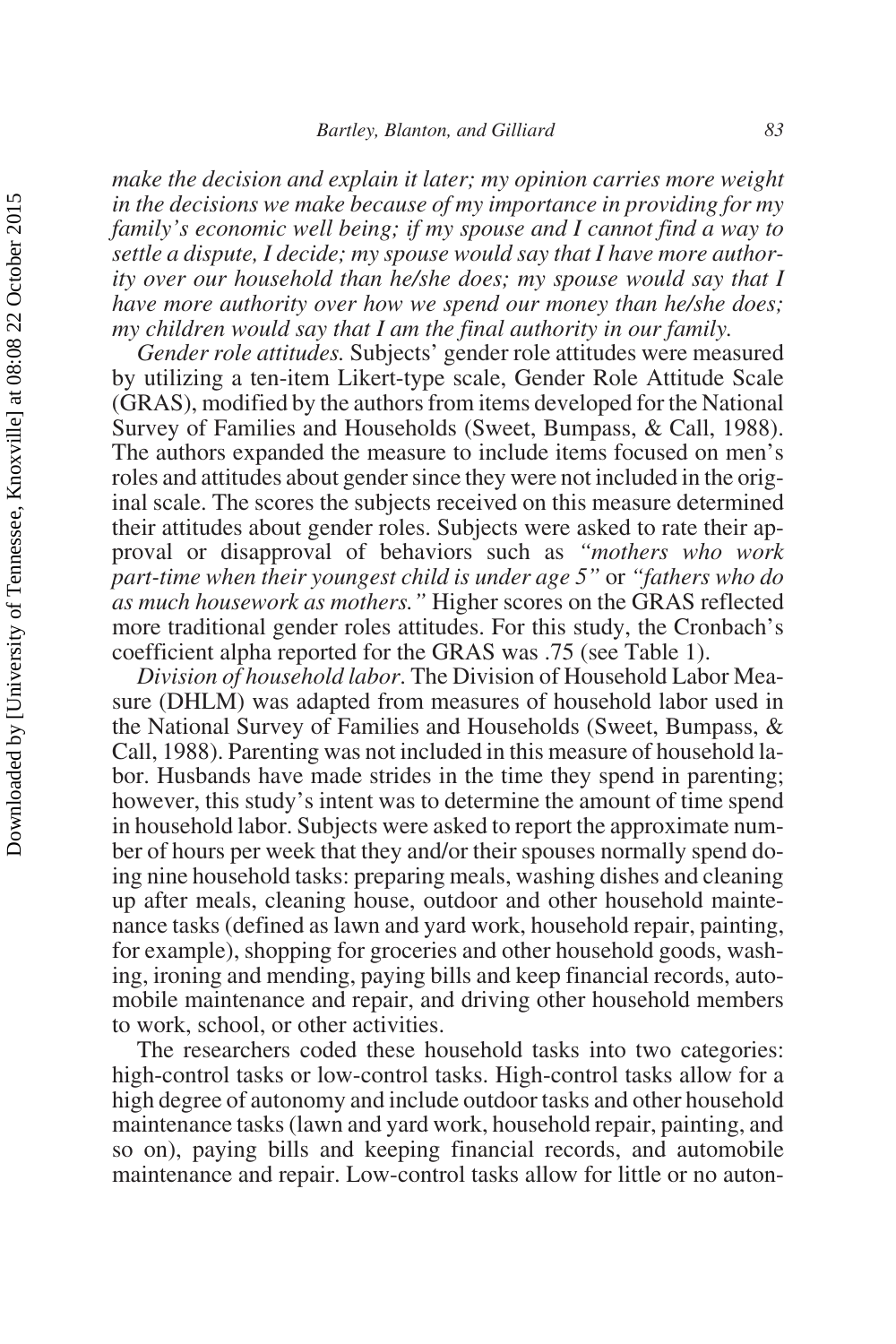omy and include preparing meals, washing dishes and meal clean-up, cleaning house, shopping for groceries and other household goods, washing, ironing and mending clothing, and driving other household members to work, school, or other activities. Time spent in these tasks was totaled into measures of total hours per week spent by wives and husbands doing household labor.

*Equity.* The subjects' perceptions of marital equity were measured by using a ten-item Likert-type scale developed by Sabatelli and Cecil-Pigo (1985). The Relative Equity Scale (RES) was constructed to "examine the degree to which individuals feel that, all things considered, the outcomes they derive from their relationships are proportionate to their investments" (Sabatelli & Cecil-Pigo, 1985). Sample items of the RES include "*I often feel I put more into our relationship than I get out"* and *"All things considered, my partner and I contribute equally to our relationship."* Higher scores on the RES represent greater perception of marital equity. Previous research (Sabatelli & Cecil-Pigo, 1985) indicated an internal consistency coefficient for the scale (computed using Cronbach's coefficient alpha) of .85 for a sample of 301 subjects. For the present study, in turn, a Cronbach's alpha of .90 was obtained (see Table 1).

## *RESULTS*

The first hypothesis stated that gender differences would be found in the five measures utilized in the present study (i.e., equity, low-control household tasks, high-control household tasks, gender attitudes and decision-making) when tested with multivariate analysis of variance (MANOVA). Statistically significant difference were found between males and females on the combined dependent variables:  $F(5,171) =$ 35.7,  $p = .0001$ ; Wilks' Lambda = .49. When the results for the dependent variables were considered separately, the differences that reached statistical significance using a Bonferroni adjusted alpha level of .01 were gender role attitudes  ${F (1,175) = 7.69, p = .006}$ , low-control household tasks  $\{F(1,175) = 87.31, p = .000\}$ , and high-control household tasks  $\{F(1,175) = 34.7, p = .000\}$ . Mean scores for the gender role attitudes scale indicated that wives held slightly more traditional gender roles (*M* = 4.58, *SD* = .92) than did husbands (*M* = 4.22, *SD* = .80). Mean scores for high-control household tasks indicated that husbands spent more time per week on high-control tasks  $(M = 9.87, SD = 8.43)$ than did wives  $(M = 3.88, SD = 4.16)$ . Moreover, mean scores for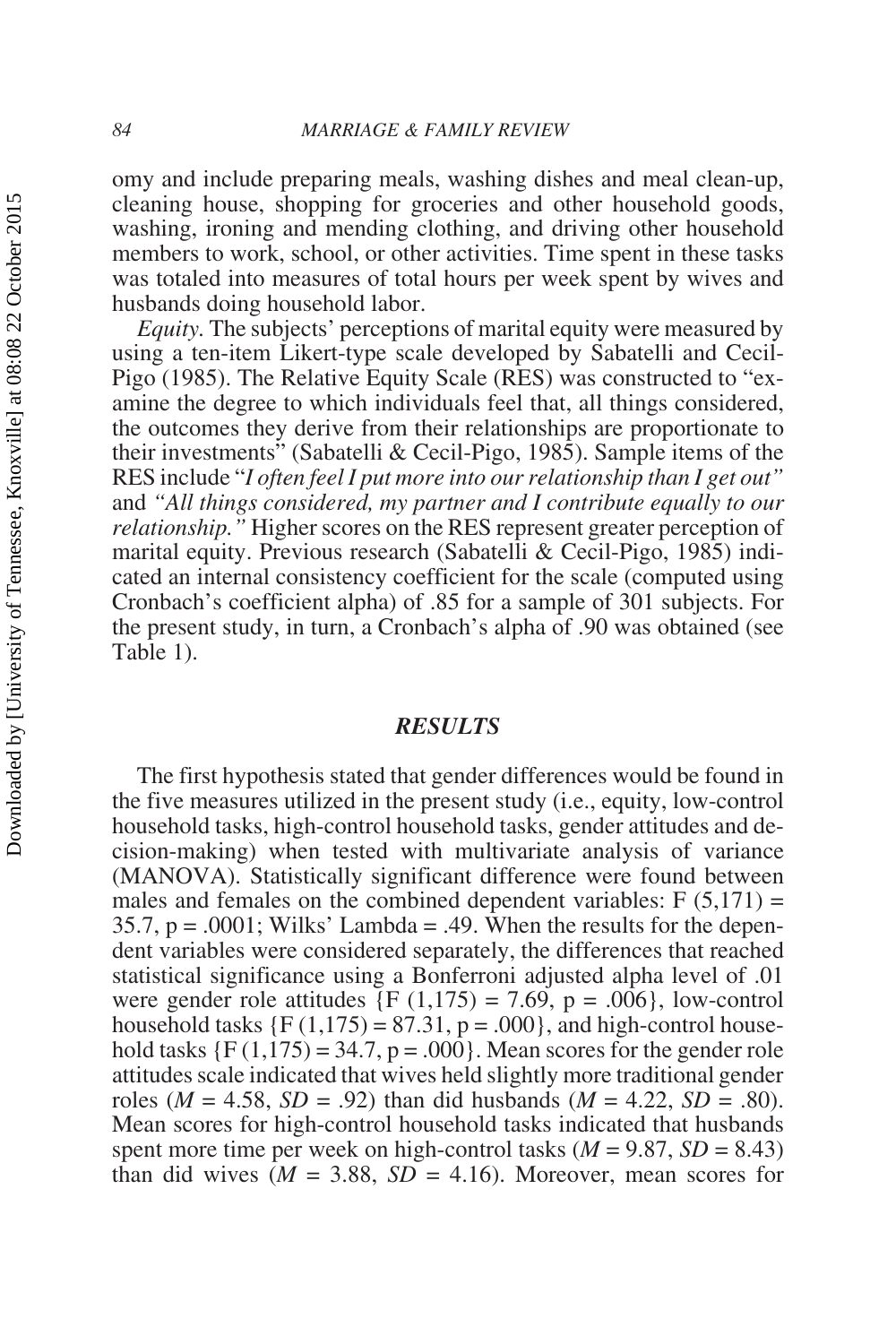low-control household tasks clearly indicated that wives spent much more time per week on low-control tasks  $(M = 29.85, SD = 18.02)$  than did husbands ( $M = 10.71$ ,  $SD = 7.69$ ). Thus, gender-role attitudes, number of hours spent per week in low-control household tasks, and number of hours spent per week in high-control tasks differed significantly between husbands and wives.

The second hypothesis stated that measures of perceived decision-making, gender role attitudes, and high-control and low-control household labor would be predictive of perceived marital equity for these dual-earner husbands and wives. A correlation matrix was constructed to show the strength and the direction of the relationships between the variables. Only the correlation between wives' low- and high-control household tasks was higher than .50, indicating that redundancy was not a problem among the measures. The observed correlation for wives did not indicate redundancy, but must be interpreted in the context of how data were reported (number of hours per week spent in household labor in which women were involved in both high- and low-control tasks). For the husbands, correlations between the measures for equity and decision-making were moderate and negative, as was the correlation between scores from the measures for gender role attitudes and decision-making. The relationship between low-control household tasks and gender role attitudes was moderate and positive for the husbands. For the wives, correlations between the measures for equity and decision-making were moderate and negative, with the correlations between the measures for equity and gender role attitudes moderate and positive. The relationship between low-control household tasks and high-control household tasks was large and positive for wives. (See Table 2.)

Although husbands and wives did not differ in their perceptions of marital equity in their marriages, the influence of the predictor variables of decision-making, high-control household labor, and low-control household labor on variations in perceptions of marital equity was of interest. A step-wise regression model was conducted which revealed that the model accounted for 9.4% of the variance in perceptions of marital equity. An examination of Beta weights revealed that decision-making was the most influential variable in the model ( $B = -26$ ;  $p < .0001$ ). Low-control household labor was statistically significant but somewhat less powerful ( $B = -19$ ;  $p < .01$ ), whereas high-control household labor did not enter into the model (see Table 3 for results of the step-wise regression).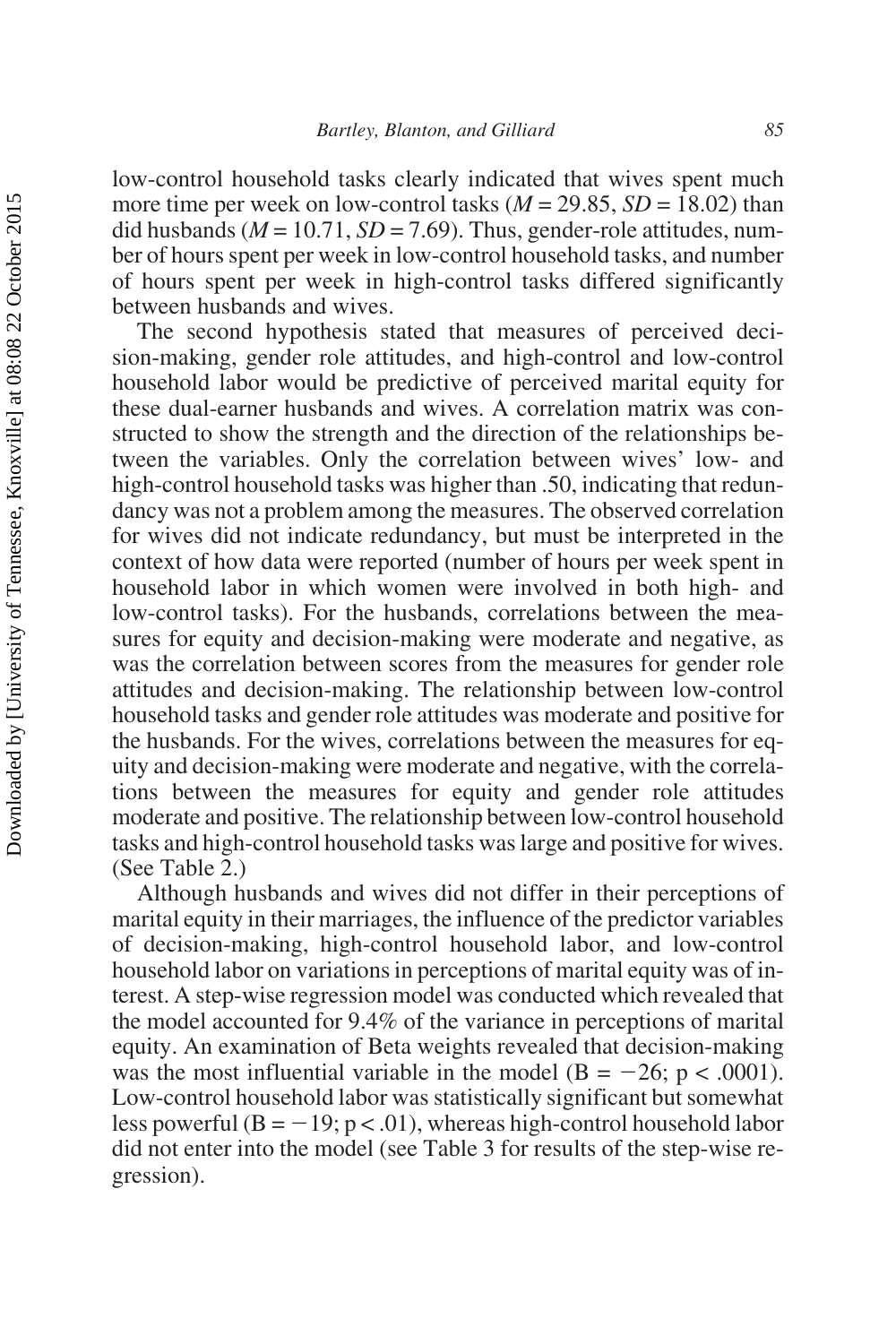TABLE 2. Pearson Correlation Coefficients of Relational Equity Scale (RES) with Relative Decision-Making Scale (RDMS), Division of Household Labor Scale (DHLS), and Gender Role Attitudes Scale (GRAS)–Husbands and Wives

| Scale                                                                                                                              | <b>RES</b> | <b>RDMS</b>   | <b>DHLS</b>         | <b>DHLS</b>              | GRAS                                |
|------------------------------------------------------------------------------------------------------------------------------------|------------|---------------|---------------------|--------------------------|-------------------------------------|
|                                                                                                                                    |            |               | High-Control        | Low-Control              |                                     |
| Husbands ( $n = 119$ )<br><b>RES</b><br><b>RDMS</b><br><b>DHLS: High-Control Tasks</b><br><b>DHLS: Low-Control Tasks</b><br>GRAS   |            | $-27**$       | .02<br>$-.10$<br>-- | $-.13$<br>$-.13$<br>.10  | .12<br>$-.25**$<br>$-.08$<br>$.22*$ |
| Wives $(n = 114)$<br><b>RES</b><br><b>RDMS</b><br><b>DHLS: High-Control Tasks</b><br><b>DHLS: Low-Control Tasks</b><br><b>GRAS</b> |            | $-.20*$<br>-- | .02<br>.11<br>--    | $-.07$<br>.07<br>$.58**$ | $.23*$<br>.11<br>.09<br>$-.11$      |

 $*$ p < .05;  $*$  $*$ p < .01

TABLE 3. Stepwise Multiple Regression of Relative Decision-Making Scale (RDMS) and Low-Control Household Labor (LCHL) on Relational Equity Scale (RES)

| Scale                                                        | Standardized<br>Beta |                     | sŕ<br>(Unique) | Tolerance    |
|--------------------------------------------------------------|----------------------|---------------------|----------------|--------------|
| <b>RDMS</b><br><b>LCHL</b><br>$R^2 = .084$<br>$F = 9.047***$ | $-.261$<br>$-.187$   | 5.726**<br>$3.321*$ | .054<br>.03    | .992<br>.992 |

 $*p < .01; **p < .0001$ 

Although concerns have been raised about using step-wise regression procedures because variables are entered on the basis of statistical rather than theoretical reasons (Cohen & Cohen, 1983), researchers (most notably Tabachnick & Fidell, 1983) have suggested that step-wise regression procedures are appropriate, especially when model building, as redundant variables may be excluded.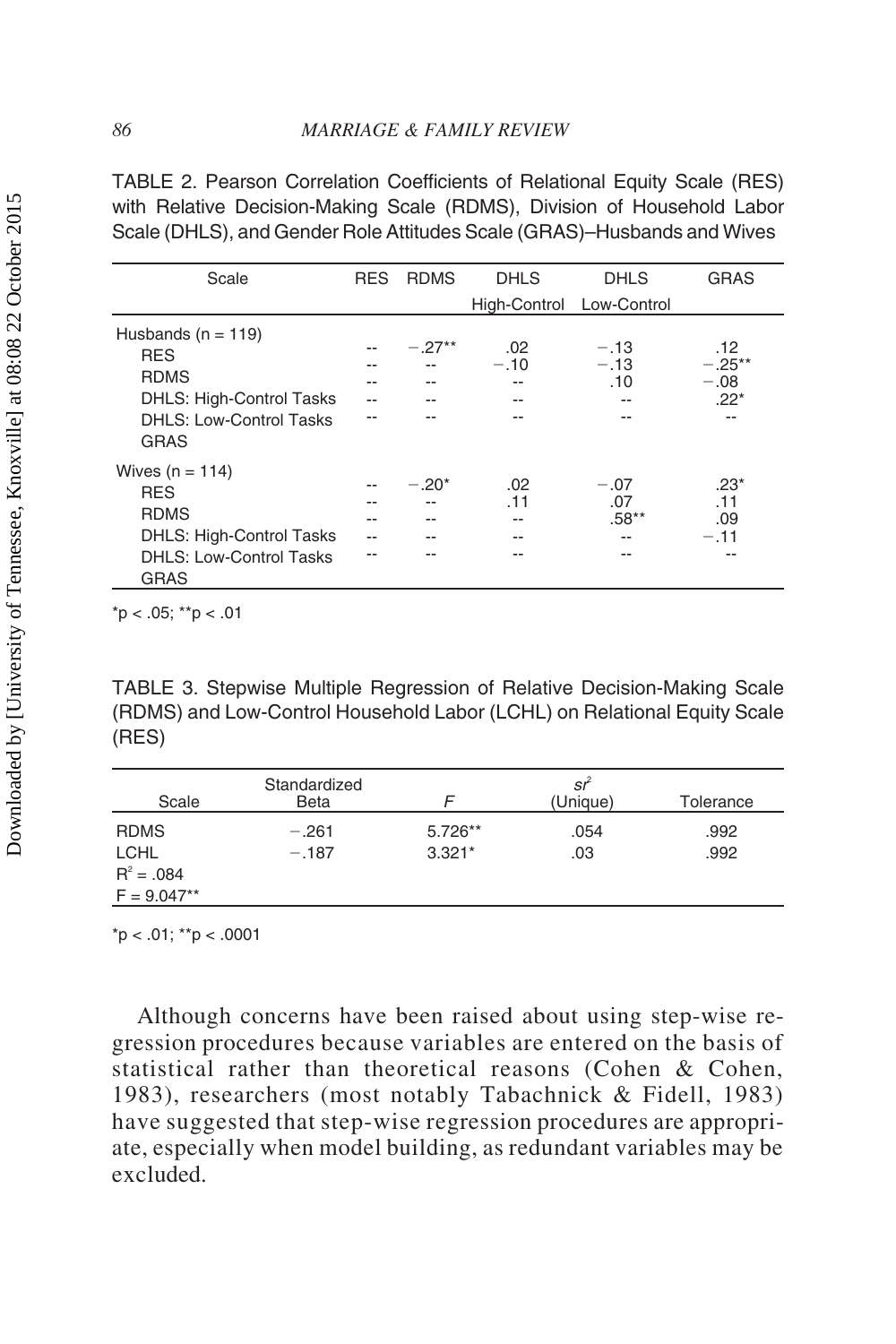## *DISCUSSION*

Results from the present study supported the conclusion that husbands and wives in dual-earner families differ in terms of influence in decision-making, gender role attitudes, amount of low-control household labor performed, amount of high-control household labor performed, and perceptions of marital equity. An examination of the univariate means revealed that the strongest differences were in the areas of influence in decision-making processes, low-control household labor, and high-control household labor.

Wives reported exerting more unilateral influence than husbands in decision-making processes. The measure of influence used in the present study focused on decision-making within the respondents' households that are somewhat different from earlier measures used primarily to ascertain relative decision-making influence in a broader context. At least in this context, wives appear to perceive themselves as exerting more influence than their husbands. This finding would seem to support the conclusion that wives in dual-earner couples are perceiving themselves as exerting somewhat greater influence in the day-to-day interactions than are husbands (Barnett & Rivers, 1996; Coltrane, 1996; Hochschild, 1997; Pleck, 1997).

In terms of the division of household labor, husbands and wives in these dual-earner families appear to divide tasks along traditional gendered lines. Further, wives appear to be responsible for performing about two-thirds of household labor (primarily low-control tasks) and husbands are responsible for performing about one-third (primarily high-control tasks).

Husbands performed an average 20+ hours of household labor per week, whereas wives performed an average of 34 hours of household labor per week. Such patterns more closely match Hochschild's (1989) model than the closer-to-equality model found by others (Barnett & Shen, 1997; Pittman et al., 1996). For every hour that wives worked, their husbands worked only 35 minutes. However, the husbands did spend about 1/2 asks, or a pattern that does indicate some movement toward equity. Moreover, movement toward equity in low-control tasks will have greater impact on the well-being of wives (Bird, 1999; Coltrane, 2000; Rogers & Amato, 2000).

Although many studies have demonstrated that wives do the bulk of household labor and relatively few feel this is unfair, the results of this research indicate that time spent in low-control tasks did increase wives' feelings of unfairness or inequity. An added element of interest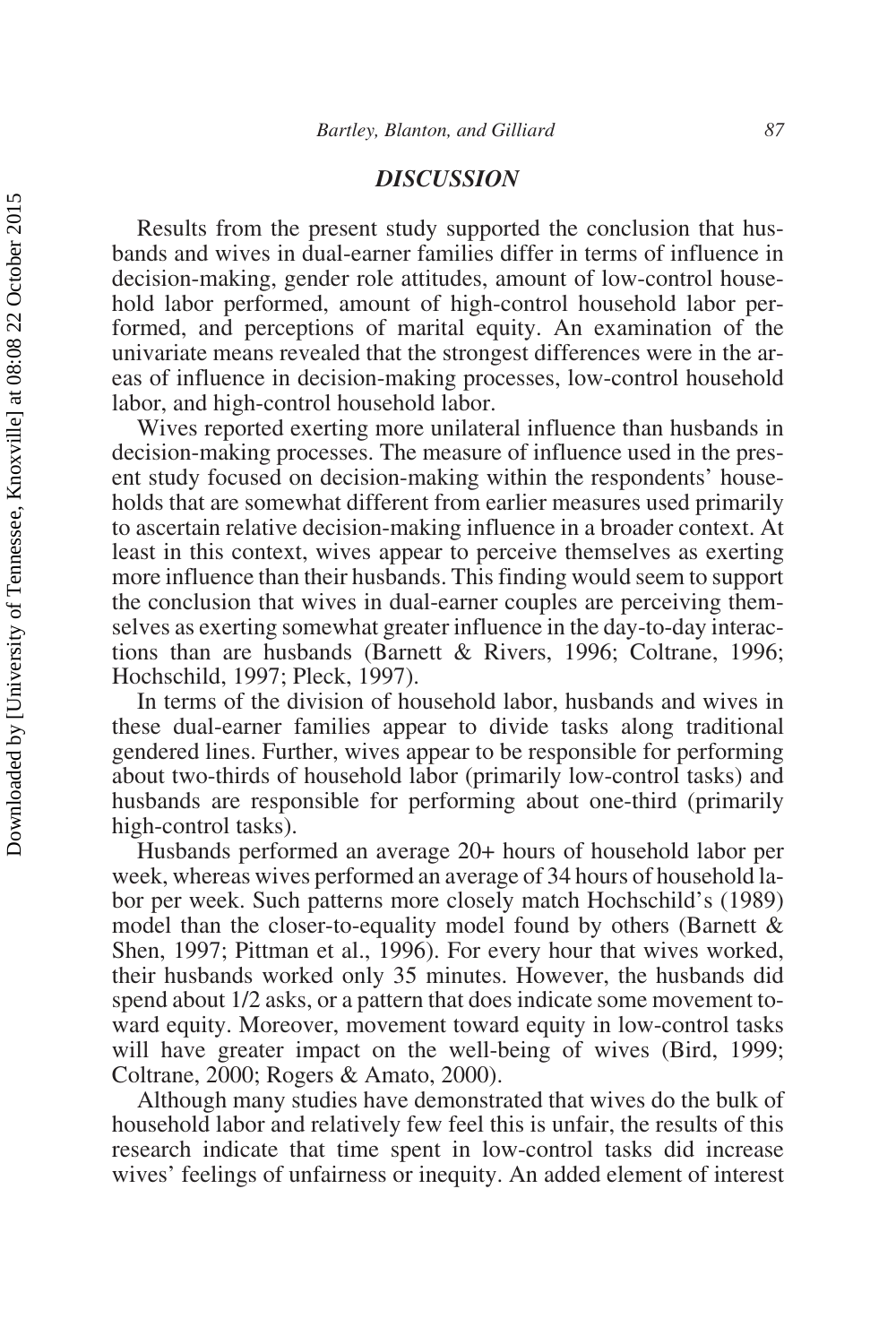was that time spent in low-control tasks functioned to increase husbands' feelings of inequity as well.

Wives were more traditional in their attitudes toward gender roles than were the husbands, which may explain why they were willing to be burdened so heavily with the low-control household tasks. They may have accepted the responsibilities for those tasks as part of their roles as wives and mothers. Their husbands, however, reported less traditional gender role attitudes, which may account for their higher participation in low-control tasks than compared to previous studies.

For this sample, perception of equity appeared to be influenced by decision-making and time spent in low-control household labor for both men and women. As partners perceive their household influence as being more unilateral, their perception of their marriage as being equitable decreases. The more unilateral influence that they believe they exert, the less equitable they perceive their relationship to be. Interestingly, wives reported exerting more unilateral influence than did husbands. Such influence in the domestic domain could possibility reflect a sense of being an "overburdened" manager who has influence based on physical presence and an overload of responsibility. As found in earlier research, time spent in low-control tasks seemed to have negative effects regardless of gender.

Hours spent in high-control household tasks, those traditionally defined as masculine household tasks, appeared to have no impact on perception of equity. Another picture emerges for hours spent in low-control household tasks, those traditionally perceived as women's work. These low-control household tasks appear to negatively impact perception of equity in the marriage. In other words, the amount of time spent in low-control household tasks causes one's perception of equity in the marriage to lessen. It is interesting that time spent in the low-control household tasks had the same negative impact on both husbands and wives in their perception of equity.

Gender stratification, or division of household labor along gendered lines, appeared to continue, even for these couples that worked at least 30+ hours of week in paid employment. For this sample, wives spent an average of 33.9 hours per week on household labor, whereas husbands spent only an average of 20.33 hours per week on this work. Wives were much more likely to be involved in low-control household tasks (those tasks traditionally female). Specifically, wives spent an average of 30 hours of their 34 hours per week or 88% of their time completing low-control household tasks, whereas husbands spent an average of 10.5 of their 20 hours per week of household labor (51%) on low-con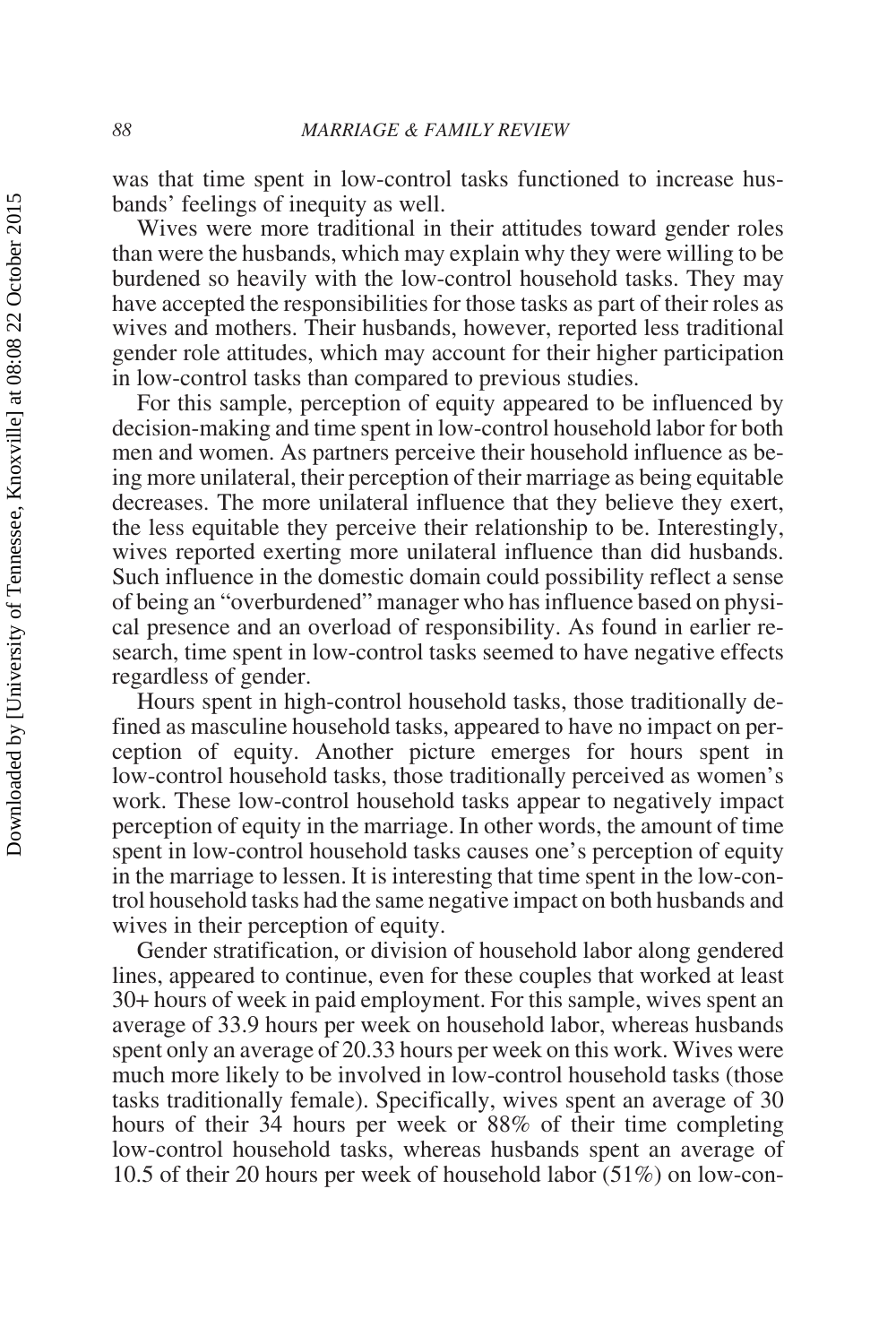trol household tasks. For this sample, on average, wives labored almost three times as much on low-control household tasks than did their husbands.

## *IMPLICATIONS*

The findings reveal a very slight difference in mean equity scores, with husbands' mean score (3.88) being only slightly higher than wives' mean score for equity (3.68). Considering that women spend three times as much time completing low-control household tasks, one would expect to see a greater disparity between scores for equity between husbands and wives. This finding is consistent, however, with earlier studies on perceptions of marital equity (Benin & Agostinelli, 1988; Berk, 1985; Lennon & Rosenfield, 1994; Pleck, 1985; Steil, 1997; Thompson & Walker, 1989). Further research is needed to determine how perceptions of fairness/unfairness are formed. Perhaps a qualitative study is needed in which couples are interviewed about their perceptions of fairness/unfairness and are asked to describe their experiences in detail. Such an approach would be helpful in capturing how these gendered notions of fairness continue to operate in contemporary dual-earner marriages that exhibit such inequitable division of household labor. In addition, although the respondents of this study were fairly representative of the community from which they were drawn, they are a relatively small sample, and may not represent other geographical areas.

Although decision-making has been frequently endorsed as a measure of relationship equality in the family sociology literature (Rosenbluth et al., 1998), decision-making continues to be divided along traditional gender roles, with women making decisions concerning day-to-day details of family life and men making the major decisions (Ball et al., 1995; Fox & Murry, 2000; Steil & Weltman, 1991; Zvonkovic et al.,1994). Practitioners must reemphasize their efforts to stress a more collaborative form of decision-making and lead couples toward an understanding of the benefits of a more collaborative and cooperative paradigm for marriage.

Couples need help learning to negotiate the demands of the household and must develop a system for negotiating the responsibility for low-control household tasks. These strategies are needed so that partners will perceive the marriage as more inequitable. Perhaps couples could learn to focus on what really needs to be done in the home, i.e.,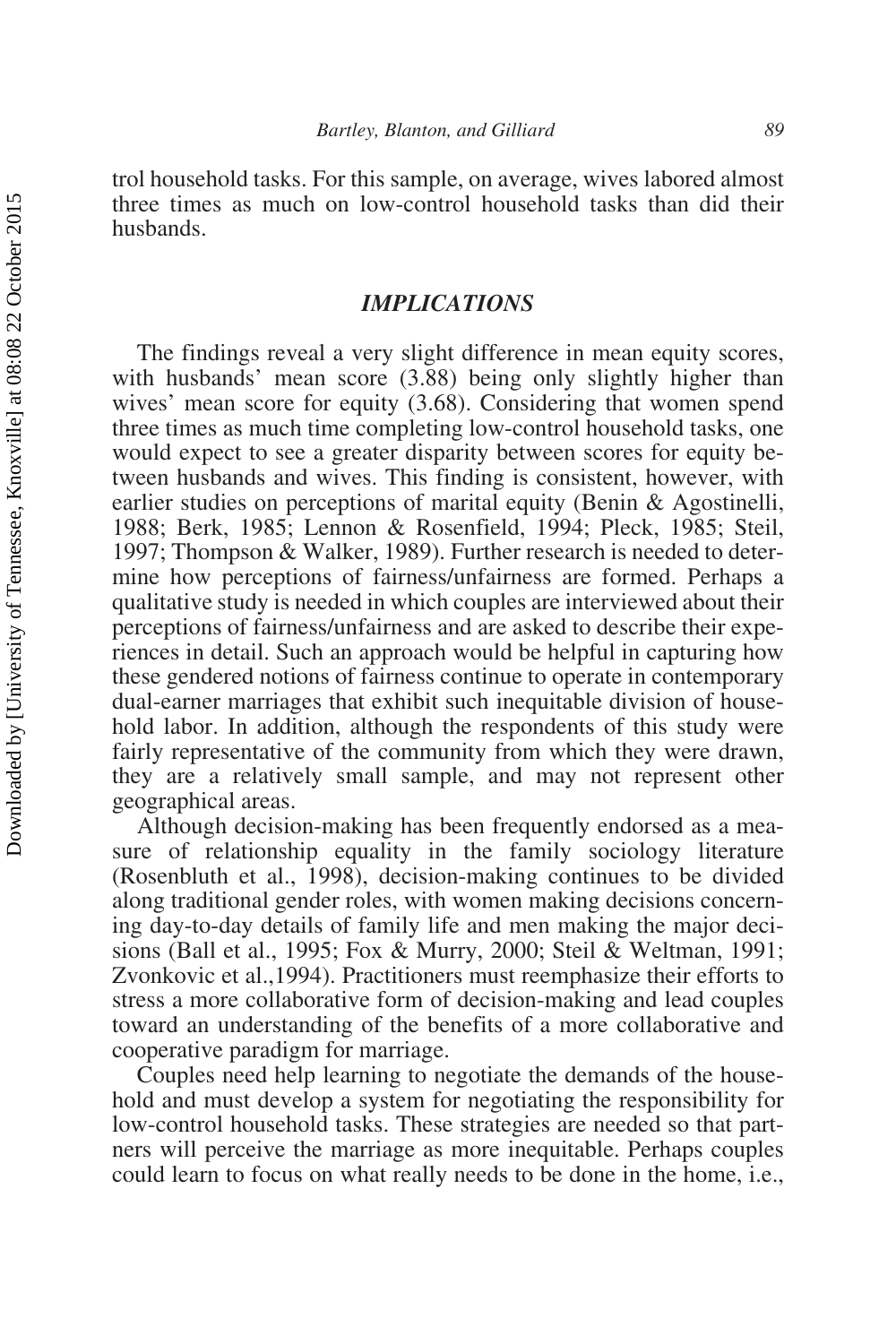what are the most important low-control tasks for their particular situation, and then try to equitably divide these tasks so that no one person is adversely affected by an overload of these tasks. Again, communication and negotiation skills are needed if couples are to successfully move toward a collaborative paradigm.

Further studies of household labor may need to include measures of conflict, degree of responsibility for scheduling household labor, and/or supervision of others engaged in household labor. These measures are needed because such actions also may add to feelings of inequity.

#### REFERENCES

- Ball, J., Cowan, P., & Cowan, P. (1995). Who's got the power? Gender differences in partners' perceptions of influence during marital problem-solving discussions. *Family Process*, *34*, 303-321.
- Barnett, R. C. & Baruch, G. K. (1987). Determinants of fathers' participation in family work. *Journal of Marriage and the Family*, *49*, 29-40.
- Barnett, R. C. & Rivers, C. (1996). *She works/he works: How two-income families are happier, healthier, and better off*. New York: HarperCollins.
- Barnett, R. C. & Shen, Y. C. (1997). Gender, high- and low-schedule control housework tasks, and psychological distress: A study of dual-earner couples. *Journal of Family Issues, 18*, 403-428.
- Beavers, R. (1982). Healthy, midrange, and severely dysfunctional families. In F. Walsh (Ed.), *Normal family processes*, (pp. 45-66). New York: Guilford.
- Benin, M. H. & Agostinelli, J. (1988). Husbands' and wives' satisfaction with the division of labor*. Journal of Marriage and the Family 50*, 349-361.
- Berado, D. H., Sheehan, C., & Leslie, G. (l987). A residue of tradition: Jobs, careers and spouse's time in housework. *Journal of Marriage and the Family*, *49*, 381-390.
- Berk, S. F. (l985). *The gender factory: The apportionment of work in American households*. New York: Plenum.
- Bird, C. E. (1999). Gender, household labor, and psychological distress: The impact of the amount and division of housework. *Journal of Health and Social Behavior, 40*, 32-45.
- Blair, S. L. (1998). Work roles, domestic roles, and marital quality: Perceptions of fairness among dual-earner couples. *Social Justice Research, 11*, 313-335.
- Blair, S. L. & Johnson, M. P. (1992). Wives' perceptions of the fairness of the division of household labor: The intersection of housework and ideology. *Journal of Marriage and the Family, 54*, 570-771.
- Blair, S. L. & Lichter, D. T. (1991). Measuring the division of household labor: The intersection of housework and ideology. *Journal of Marriage and the Family, 54*, 570-581.
- Blood, R., Jr. & Wolfe, D. (1960). *Husbands and wives*. New York: The Free Press.
- Blumstein, P. & Schwartz, P. (1983). *American couples: Money, work, sex*. New York: William Morrow.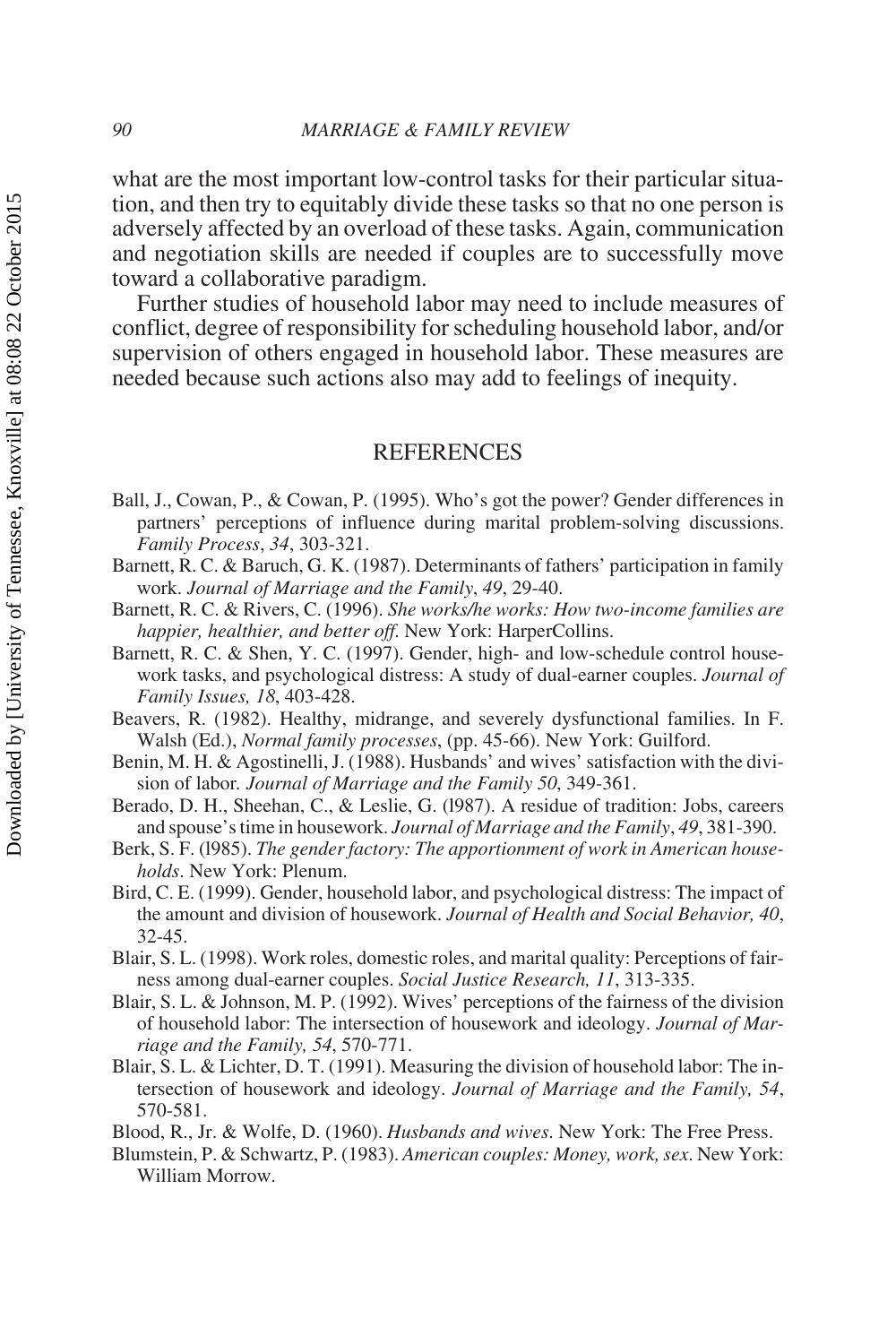- Broderick, J. & O'Leary, K. D. (1986). Contribution of affect, attitudes and behavior to martial satisfaction. *Journal of Consulting & Clinical Psychology, 54*, 514-517.
- Cohen, J. & Cohen, P. (1983). *Applied multiple regression/correlation analysis for the behavioral sciences*. Hillsdale, NJ: Erlbaum.
- Coltrane, S. (1996). *Family man: Fatherhood, housework and gender equity.* Oxford: Oxford University Press.
- Coltrane, S. (2000). Research on household labor: Modeling and measuring the social embeddedness of routine family work. *Journal of Marriage and the Family, 62*, 1208-1233.
- Demaris, A. & Longmore, M. A. (1996). Ideology, power, and equity: Testing competing explanations for the perception of fairness in household labor. *Social Forces*, *74*, 1043-1063.
- DeMeis, D. K. & Perkins, H. W. (1996). "Supermoms" of the nineties: Homemaker and employed mothers' performance and perceptions of the motherhood role. *Journal of Family Issues, 17*, 776-792.
- Ferree, M. M. (1987). Family and job for working-class women: Gender and class systems seen from below. In N. Gerstel & H. E. Gross (Eds.) *Families and Work* (pp. 289-301). Philadelphia: Temple University Press.
- Ferree, M. M. (1991). The gender division of labor in two-earner marriages: Dimension of variability and change. *Journal of Family Issues*, *12*, 158-180.
- Fish, L. S., New, R. S., & Van Cleave, N. J. (1992). Shared parenting in dual-income families. *American Journal of Orthopsychiatry, 62*, 83-92.
- Fox, G. L. & Murry, V. M. (2000). Gender and families: Feminist perspectives and family research. *Journal of Marriage and the Family, 62*, 1160-1172.
- Freudenthaler, H. H. & Mikula, G. (1998). From unfulfilled want to the experience of injustice: Women's sense of injustice regarding the lopsided division of household labor. *Social Justice Research, 11*, 289-312.
- Frisco, M. L. & Williams, K. (2003). Perceived housework equity, marital happiness, and divorce in dual-earner households. *Journal of Family Issues, 24*, 51-73.
- Fullerton, H. N., Jr. (1999). Labor force participation: 75 years of change, 1950-98 and 1998-2025. Monthly Labor Review Online, 122 (12). Retrieved July 8, 2003 from http://www.bls.gov/opub/mlt/1999/12/art1abs.htm
- Fullerton, H. N., Jr. & Toossi, M. (2001). Labor force projections to 2010: Steady growth and changing composition. *Monthly Labor Review Online, 124*, 1-3. Retrieved 07/08/03 from http://stats.bls.gov/opub/mlr/2001/11/art2exc.htm.
- Fullerton, H. N., Jr. (1999). Labor force participation: 75 years of change, 1950-98 and 1998-2025. *Monthly Labor Review Online*, 122 (*12*). Retrieved July 8, 2003 from http://www.bls.gov/opub/mlt/1999/12/art1abs.htm
- Gager, C. T. (1998). The role of valued outcomes, justifications, and comparison referents in perceptions of fairness among dual-career couples. *Journal of Family Issues, 19*, 622-648.
- Ganster, D. C. (1989). Worker control and well-being: A review of research in the workplace. In S. L. Sauter, J. J. Hurrell, Jr., & C. L. Cooper (Eds.) *Job control and worker health* (pp. 3-23). New York: John Wiley.
- Gray-Little, B. & Burks, N. (1983) Power and satisfaction in marriage: A review and critique. *Psychological Bulletin, 93*, 513-538.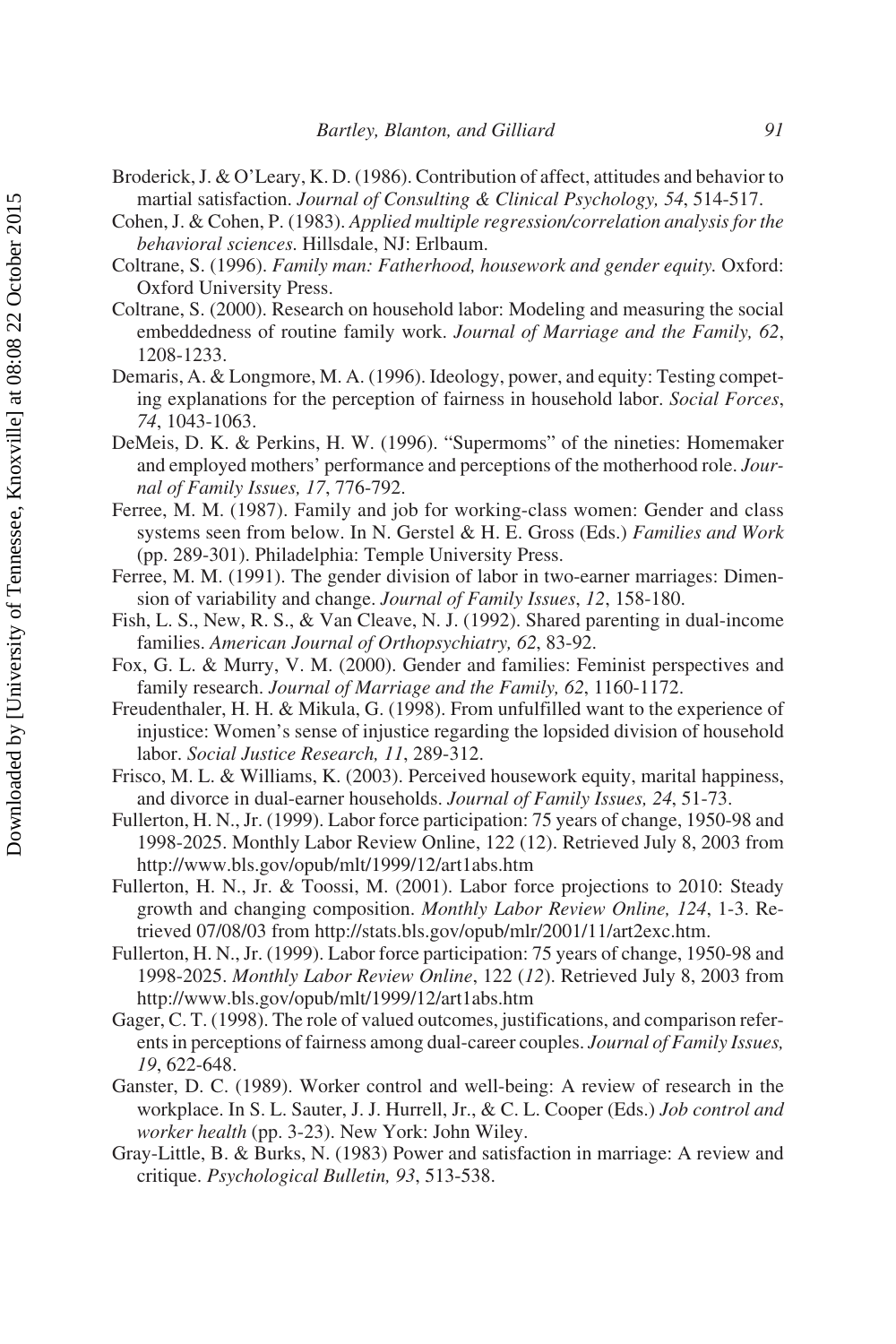- Greenstein, T. N. (1996a). Gender ideology and perceptions of the fairness of the division of household labor: Effects on marital quality. *Social Forces*, *74*, 1029-1042.
- Greenstein, T. N. (1996b). Husbands' participating in domestic labor: Interactive effects of wives' and husbands' gender ideologies. *Journal of Marriage and the Family*, *58*, 585-595.
- Greenstein, T. N. (2000). Economic dependence, gender, and the division of labor in the home: A replication and extension. *Journal of Marriage and the Family*, *62*, 322-335.
- Grote, N. K. & Clark, M. S. (1998). Distributive justice norms and family work: What is perceived as ideal, what is applied, and what predicts perceived fairness? *Social Justice Research, 11*, 243-269.
- Grote, N. K. & Clark, M. S. (2001). Perceiving unfairness in the family: Cause or consequence of marital distress? *Journal of Personality and Social Psychology, 80*, 281-293.
- Hawkins, A. J., Marshall, C. M., & Allen, S. M. (1998). The orientation toward domestic labor questionnaire: Exploring dual-earner wives' sense of fairness about family work. *Journal of Family Psychology, 12*, 244-258.
- Hawkins, A. J., Marshall, C. M., & Meiners, K. M. (1995). Exploring wives' sense of fairness about family work. *Journal of Family Issues, 16*, 693-721.
- Himsel, A. J. & Goldberg, W. A. (2003). Social comparisons and satisfaction with the division of housework: Implications for men's and women's role strain. *Journal of Family Issues, 24*, 843-866.
- Hochschild, A. (1989). *The second shift: Working parents and the revolution at home*. New York: Basic Books.
- Hochschild, A. (1997). *The time bind: When work becomes home and home becomes work*. New York: Metropolitan Books.
- John, D., Shelton, B. A., & Luschen, K. (1995). Race, ethnicity, gender, and perceptions of fairness. *Journal of Family Issues, 16*, 357-379.
- Kluwer, E. S., Heesink, J. A. M., & Van de Vliert, E. (1997). The marital dynamics of conflict over the division of labor. *Journal of Marriage and the Family 59*, 635-653.
- Kluwer, E. S., Heesink, J. A. M., & Van de Vliert, E. (1996). Marital conflict about the division of labor and paid work. *Journal of Marriage and the Family 58*, 958-969.
- Lange, S. & Worrell, J. (1990, August). *Satisfaction and commitment in lesbian and heterosexual relationships*. Paper presented at the meeting of the American Psychological Association, Boston, MA.
- Lennon, M. C. & Rosenfield, M. (1994). Relative fairness and the division of housework: The importance of options. *American Journal of Sociology*, *100*, 506-531.
- Major, B. (1987). Gender, justice, and the psychology of entitlement. In P. Shaver & C. Hendrick (Eds.) *Sex and Gender* (pp. 124-148). Newbury Park, CA: Sage Publications.
- Major, B. (1993). Gender, entitlement, and the distribution of family labor. *Journal of Social Issues, 49*, 141-159.
- Meissner, M. (1977). Sexual division of labor and inequality; Labor and leisure. In M. Stephenson (Ed.) *Women in Canada* (pp. 160-180). Toronto: Women's Educational Press.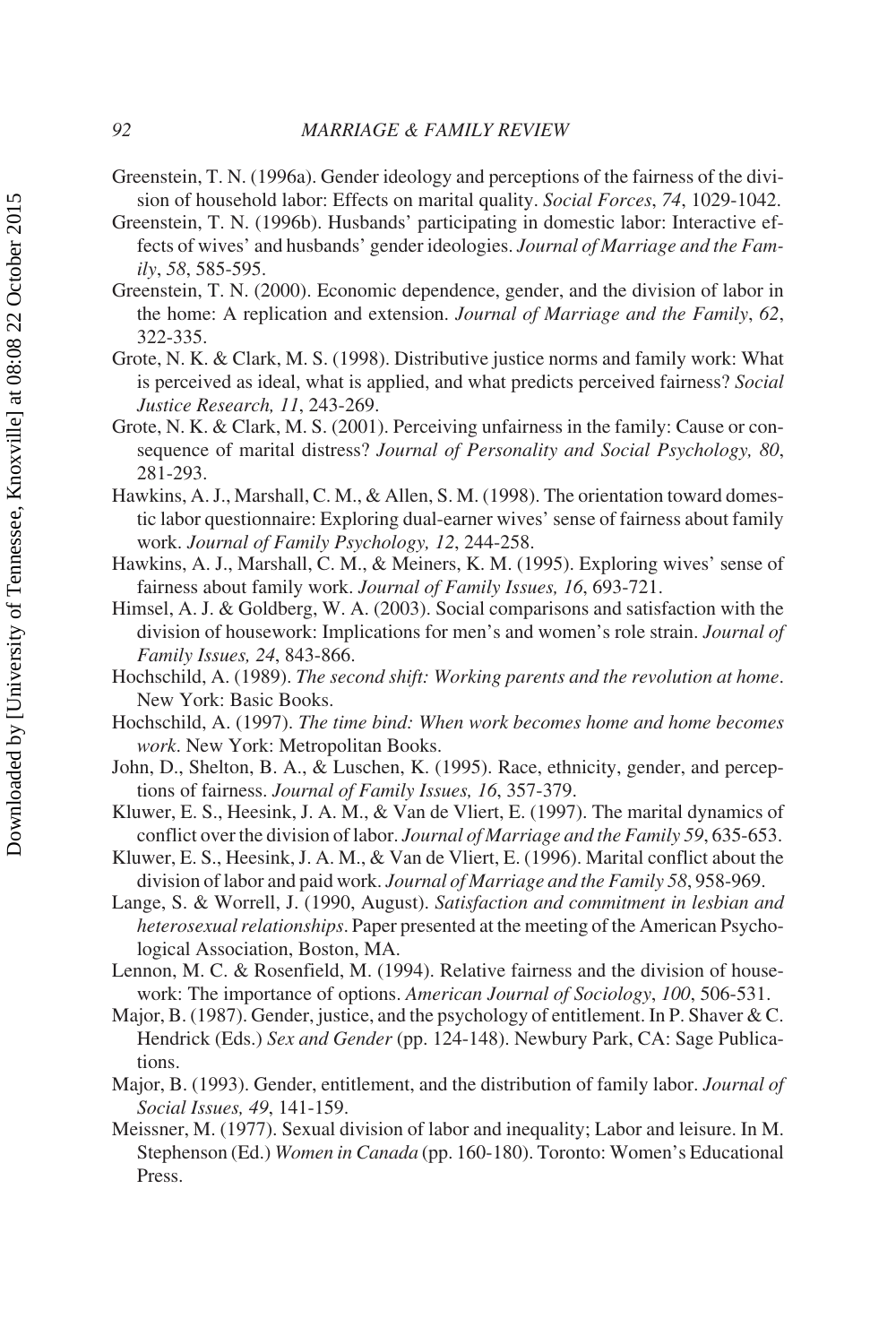- Mikula, G. (1998). Division of household labor and perceived justice: A growing field of research. *Social Justice Research, 11*, 215-241.
- Neal, M. B., Chapman, N. J., Ingersoll-Dayton, B., & Emien, A. C. (1993). *Balancing work and caregiving for children, adults, and elders*. Newbury Park, CA: Sage.
- Nyquist, L., Slivken, K., Spence, J., & Helmreich, R. L. (11985). Household responsibilities in middle-class couples: The contribution of demographic and personality variables. *Sex Roles, 12,* 15-34.
- Okin, S. M. (1989). *Justice, gender, and the family*. New York: Basic.
- Perry-Jenkins, M. & Folk, K. (1994). Class, couples, and conflict: Effects of the division of labor on assessments of marriage in dual-earner families. *Journal of Marriage and the Family*, *56*, 165-180.
- Pina, D. L. & Bengtson, V. L. (1993) The division of household labor and wives' happiness: Ideology, employment, and perceptions of support. *Journal of Marriage and the Family, 55*, 901-912.
- Pittman, J. E., Solheim, C. A., & Blanchard, D. (1996). Stress as a driver of the allocation of housework. *Journal of Marriage and the Family, 58*, 456-468.
- Pleck, J. H. (1985). *Working wives/working husbands*. Beverly Hills, CA: Sage.
- Pleck, J. H. (1997). Paternal involvement: Levels, sources, and consequences. In Michael E. Lamb (Ed.), *The role of the father in child development* (3rd ed.) (pp. 66-103). New York: Wiley.
- Presser, H. B. (1994). Employment schedules among dual-earner spouses and the division of household labor by gender. *American Sociological Review*, *59*, 348-364.
- Reichle, B. & Gefke, M. (1998). Justice of conjugal divisions of labor–you can't always get what you want. *Social Justice Research, 11*, 271-287.
- Robinson, J. P. & Godbey, G. (1997). *Time for life: The surprising ways Americans use their time.* State College, PA: Pennsylvania State University Press.
- Rogers, S. J. & Amato, P. R. (2000). Have changes in gender relations affected marital quality? *Social Forces, 79*, 731-753.
- Rosenbluth, S. C., Steil, J. M., & Whitcomb, J. H. (1998). Marital equality–What does it mean? *Journal of Family Issues, 19*, 227-244.
- Ross, C. (1987). The division of labor at home. *Social Forces*, 65, 816-833.
- Rubin, L. (1976). *Worlds of pain: Life in working-class family*. New York: Basic Books.
- Rubin, L. (1983). *Intimate strangers: Men and women together*. New York: Harper & Row.
- Sabatelli, R. M. & Cecil-Pigo, E. F. (1985). Relational interdependence and commitment in marriage. *Journal of Marriage and the Family, 47,* 931-937.
- Sanchez, L. (1994). Gender, labor allocations, and the psychology of entitlement within the home. *Social Forces*, *73*, 533-553.
- Sanchez, L. & Kane, E. W. (1996). Women's and men's constructions of perceptions of housework fairness. *Journal of Family Issues*, *17*, 358-379.
- Sauter, S. L., Hurrell, J. J., Jr., & Cooper, C. L. (Eds.) (1989). *Job control and worker health*. New York: John Wiley.
- Scanzoni, J. (1982). *Sexual bargaining: Power politics in the American marriage*. Chicago: University of Chicago.
- Shelton, B. A. (1991). *Women, men and time*. Westport, CT: Greenwood.